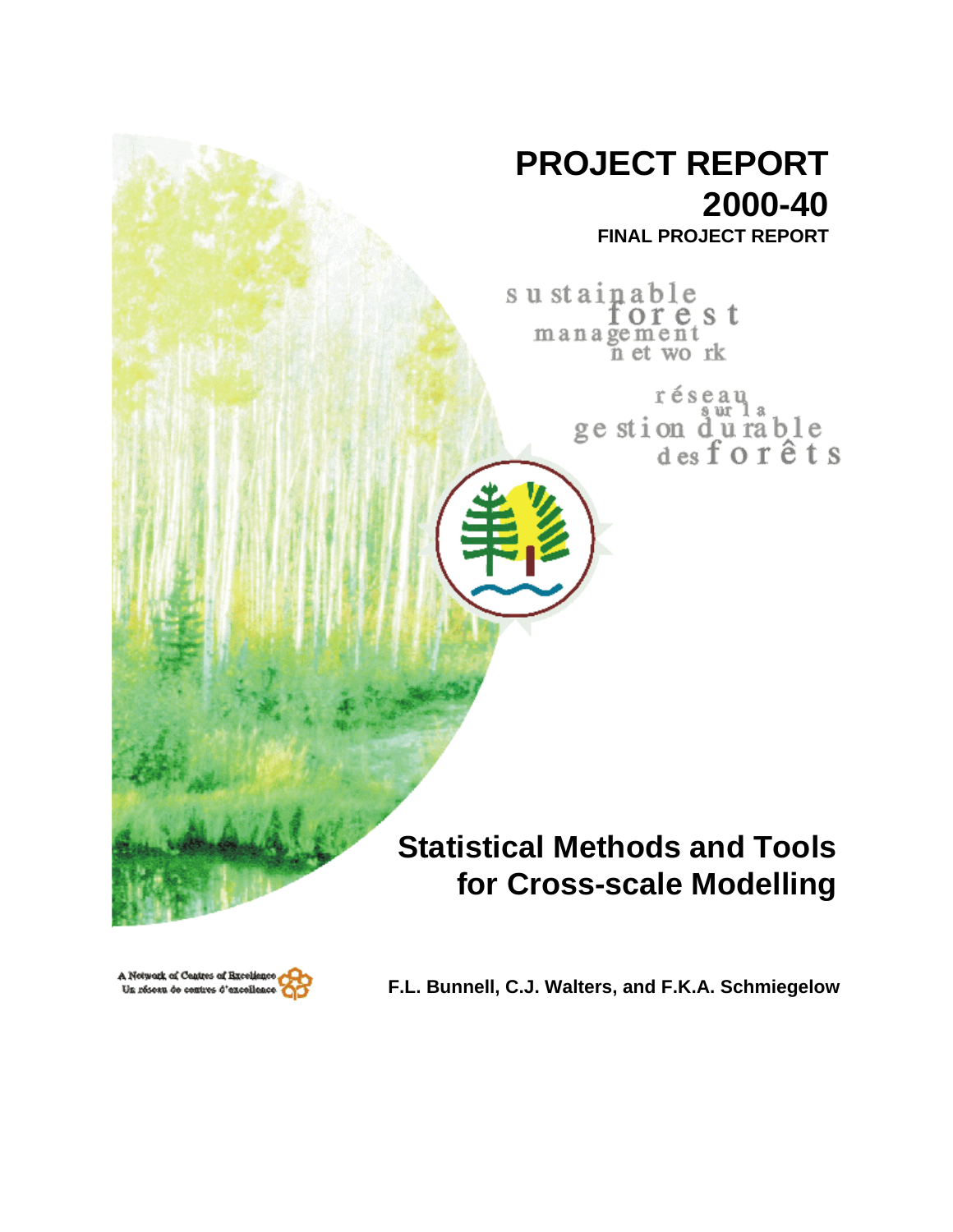For copies of this or other SFM publications contact:

Sustainable Forest Management Network G208 Biological Sciences Building University of Alberta Edmonton, Alberta, T6G 2E9 Ph: (780) 492 6659 Fax: (780) 492 8160 http://www.ualberta.ca/sfm/

ISBN 1-55261-102-7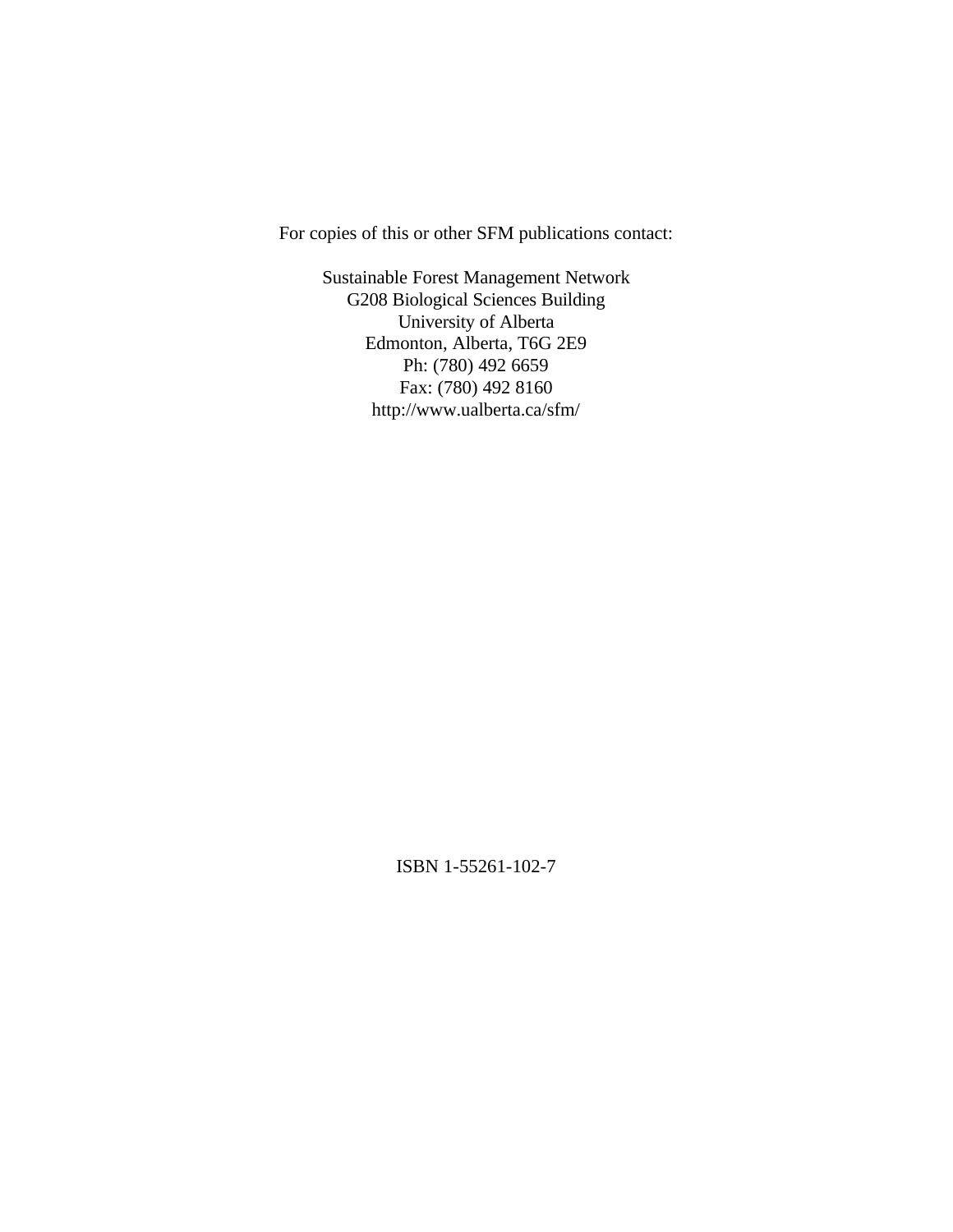# **Statistical Methods and Tools for Cross-scale Modelling**

**SFM Network Project: Large Scale Issues in Sustainable Forestry**

By

**F.L. Bunnell<sup>1</sup> , C.J. Walters<sup>2</sup> , and F.K.A. Schmiegelow<sup>3</sup>**

<sup>1</sup>Centre for Applied Conservation Biology, University of British Columbia <sup>2</sup>Fisheries Centre, University of British Columbia <sup>3</sup> Department of Renewable Resources, University of Alberta

**August 2000**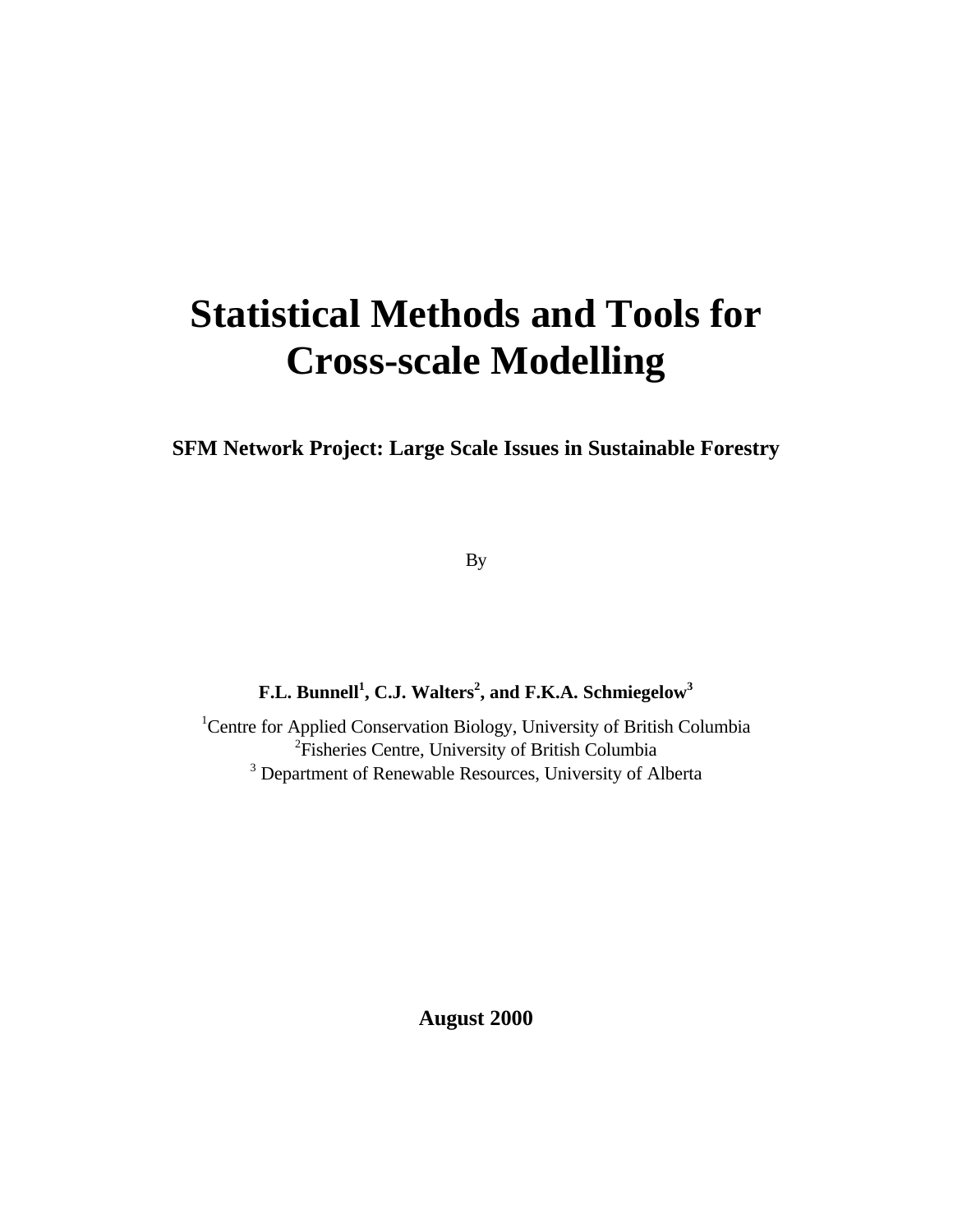# **ABSTRACT**

This project, which is one of several interrelated projects undertaken by the Boreal Ecology and Synthesis Team (BEEST), completed four research components in the past three years. The first component was the development of FEEnix, a spatial simulation tool that can be used to evaluate the ecological and economic consequences of alternative forest management practices at large spatial and temporal scales. FEEnix comprises four main submodels including a harvest scheduler and road builder, a wildfire ignition and spread submodel, a mixedwood stand dynamics submodel, and a set of habitat models predicting the distribution and abundance of forest birds. In the second research component we explored the feasibility of modelling spatially explicit landscape pattern indices from nonspatial stand attribute tables. We sought indices that have been shown, in the literature and with our own habitat modelling initiatives, to be important correlates of bird abundance and community structure. Using only three landscape variables obtained directly from stand attribute tables (total habitat area, and the mean and standard deviation of habitat patch size), our statistical models explained more than 73% of the joint variation in five landscape pattern indices (representing patch shape, forest interior habitat, and patch isolation). In the third research component we used bird survey and forest inventory data, from the boreal mixedwood forest in Alberta, to develop statistical models relating bird abundance to habitat characteristics measured at two spatial scales. Bird abundances were estimated from 1-6 years of point count surveys at over 400 stations. At the local scale (3-ha buffers centered on point-count stations) we measured patch attributes such as canopy height and crown closure. At the neighbourhood scale (74-ha annular buffers), we characterised the forest composition and configuration. Poisson regression models developed for five species using both local and neighbourhood habitat variables explained up to 73% of the variation in abundance. The importance of empirical model validation using independent data is discussed, especially when habitat models will be used to evaluate management scenarios over large spatial and temporal scales. In the fourth research component we began linking FEEnix and our newly developed habitat models to explore interactions between alternative harvesting scenarios, fire regimes and stand dynamics on bird species abundances and community structure. In the final section of the report we provide a brief summary of three Master's theses partially funded by the Sustainable Forest Management Network.

### **ACKNOWLEDGEMENTS**

P. Vernier and S. Cumming were explicitly involved in much of the research presented here. We thank T. Morcos, D. Demarchi, and R. Pelletier for computer and GIS assistance, S. Hannon for her collaboration in the Calling Lake Fragmentation Experiment, and the numerous field assistants who collected the point count data. This research was supported by the Sustainable Forest Management Network and by Alberta Pacific Forest Industries Inc.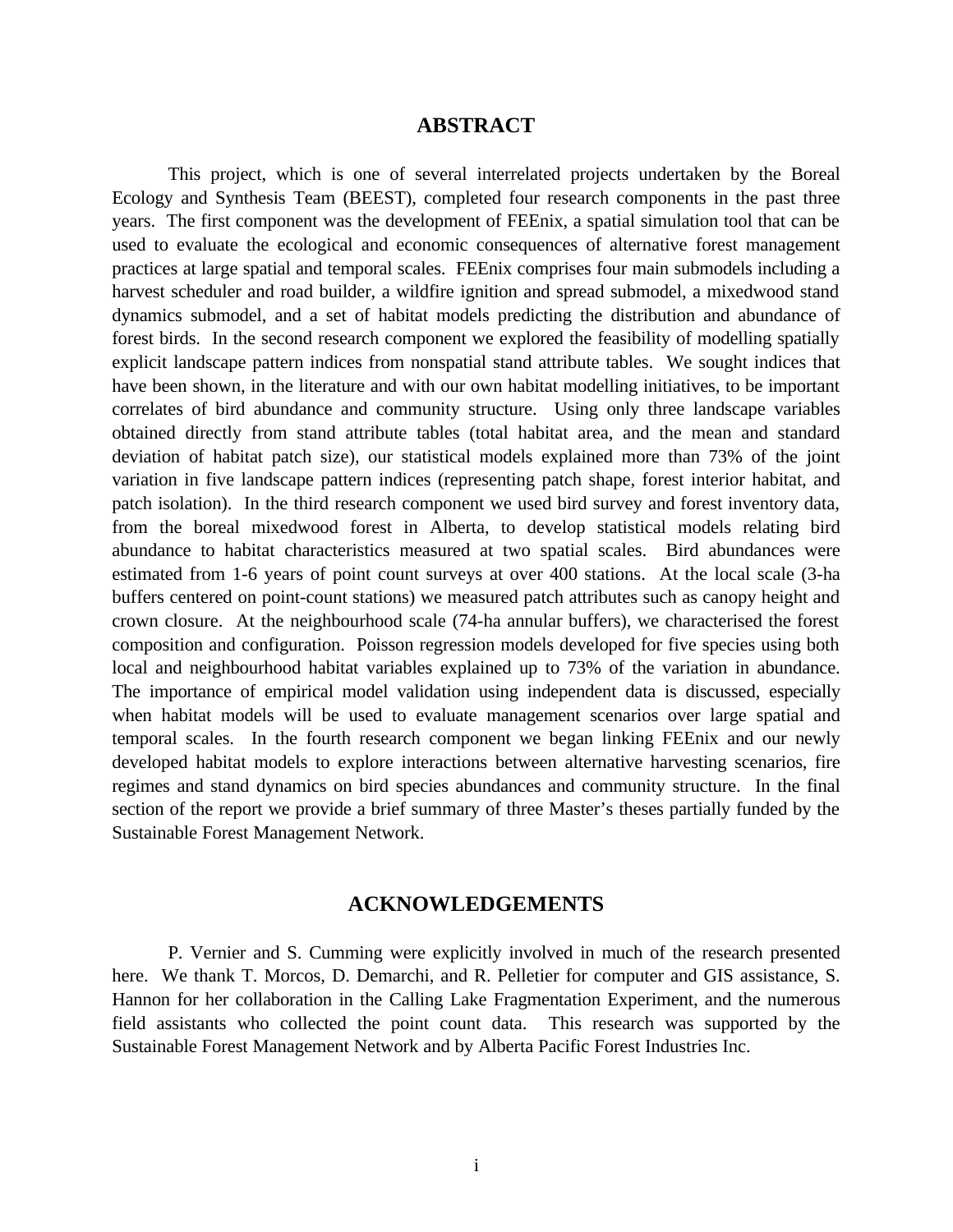# **INTRODUCTION**

A broad goal of the SFM Network is to synthesize information from various research sources into appropriate practices for sustainable management of the boreal forest. At present, there is a general view that harvesting should emulate to some degree the natural disturbance regime, the spatial aspect of which remains incompletely understood. There also is a need for accounting and simulation tools that can evaluate just how well this objective can be achieved at an operational level, and whether it makes sense to do so. Further, it is necessary to quantitatively evaluate the ability of management alternatives to satisfy multiple and evolving ecological and socio-economic objectives. To this end, the Boreal Ecology and Economic Synthesis Team (BEEST) undertook integrative/simulation studies of stand dynamics, pursued collaborative work on fire modelling, developed empirical habitat models, and implemented approaches to using such models in operational-scale planning tools. Thus, the main objective of the BEEST, which includes this project, was to develop an integrated suite of models of natural forest dynamics and forest management, that facilitate the evaluation of management scenarios. Our focus was on the assembly and analysis of existing data sets, and the creation of analytic and modelling frameworks that permit the inclusion of new data as it becomes available. The scientific research areas included stand dynamics, spatial patterns in fire ignition and spread, the effect of fire suppression, and the statistical and simulation modelling of these and other processes, including wildlife habitat.

Our specific objectives for this project were (1) develop and parameterise landscape simulation and planning tools, (2) explore relations between spatial and aspatial forest characteristics, (3) develop a set of empirical models of forest bird distributions, and (4) explore the interactions between forest management, fire and stand dynamics, and the consequences of changes in landscape structure on forest bird communities. Objective 1 was tightly coupled with the companion project of Beck, Adamowicz and Schmiegelow, whilst objective 3 is similarily integrated with Schmiegelow and Beck. Objective 4 is an ongoing initiative that involves many BEEST members. We also briefly report on the successful completion of three Master's theses.

# **STUDY AREAS**

We used two study areas: one to explore explore relations between spatial and aspatial forest characteristics (objective 2) and the other to develop habitat models (objective 3). Our coarse-scale study area comprises about 7,500,000 ha of boreal mixedwood forest (Rowe 1972), on the southern edge of a large forest estate in northeast Alberta, Canada (approx. 56° N, 113° W; Figure 1). Our fine-scale study area encompassed  $\approx$ 140 km<sup>2</sup> of boreal mixedwood forest near Calling Lake, in north-central Alberta, Canada (55° N, 113° W; indicated by the star symbol in Figure 1). The mixedwood region is transitional between colder, conifer-dominated forests to the north and warmer, drier aspen parklands to the south (now largely farmland). Mean summer (early June through mid-August) precipitation in the region is  $\approx 320$  mm, accounting for  $>70\%$  of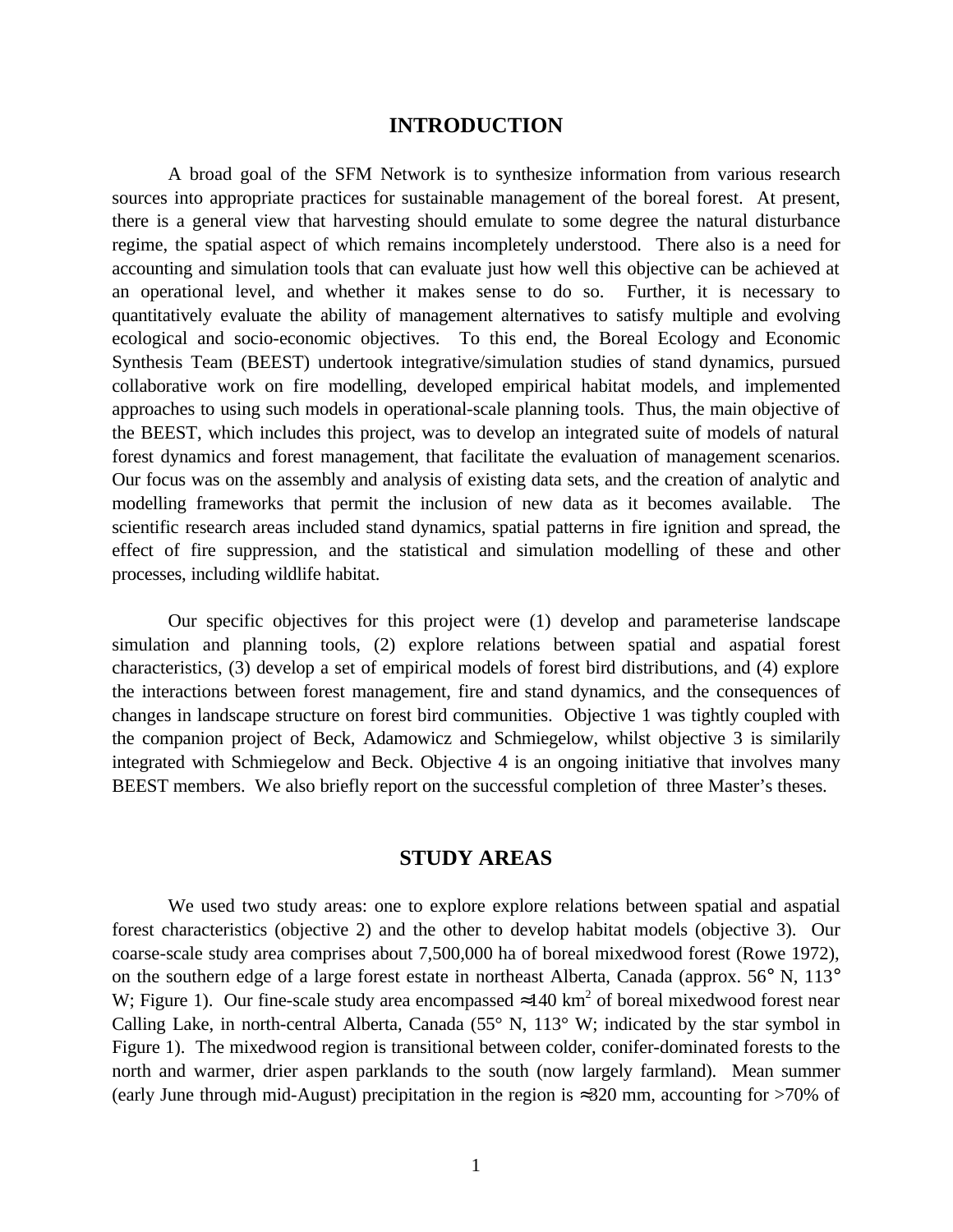the total yearly precipitation; July is generally the wettest month. The mean summer temperature is 12.0°C, and the mean frost-free period is 85 days (Strong and Leggat 1981). The most abundant tree species are trembling aspen (*Populus tremuloides* Michx.), balsam poplar (*P. balsamifera* L.), black spruce (*Picea mariana* (Mill) B. S. P.), jack pine (*Pinus banskiana* Lamb), and white spruce (*Picea glauca* (Moench) Voss). The dominant understory shrubs are alder species (*Alnus tenufolia, A. crispa*) with lesser amounts of willow (*Salix* spp.). Various fruiting shrubs (*Rubus*, *Rosa* spp.), sarsaparilla (*Aralia nudicaulis*), and other herbaceous plants dominate the lower strata. Wetland areas are abundant in the mixedwood, and cover about 50% of the shaded region in Figure 1, but only 10% of our actual study landscapes. The region has generally low relief, with limited variation in landforms and topography. Historically, stand-replacing fires and insect outbreaks have been the dominant disturbance agents.



**Figure 1. Study area location in northern Alberta with 84 selected townships highlighted in dark grey. The light grey area is the forest estate from which townships were selected. Irregular polygons represent forest**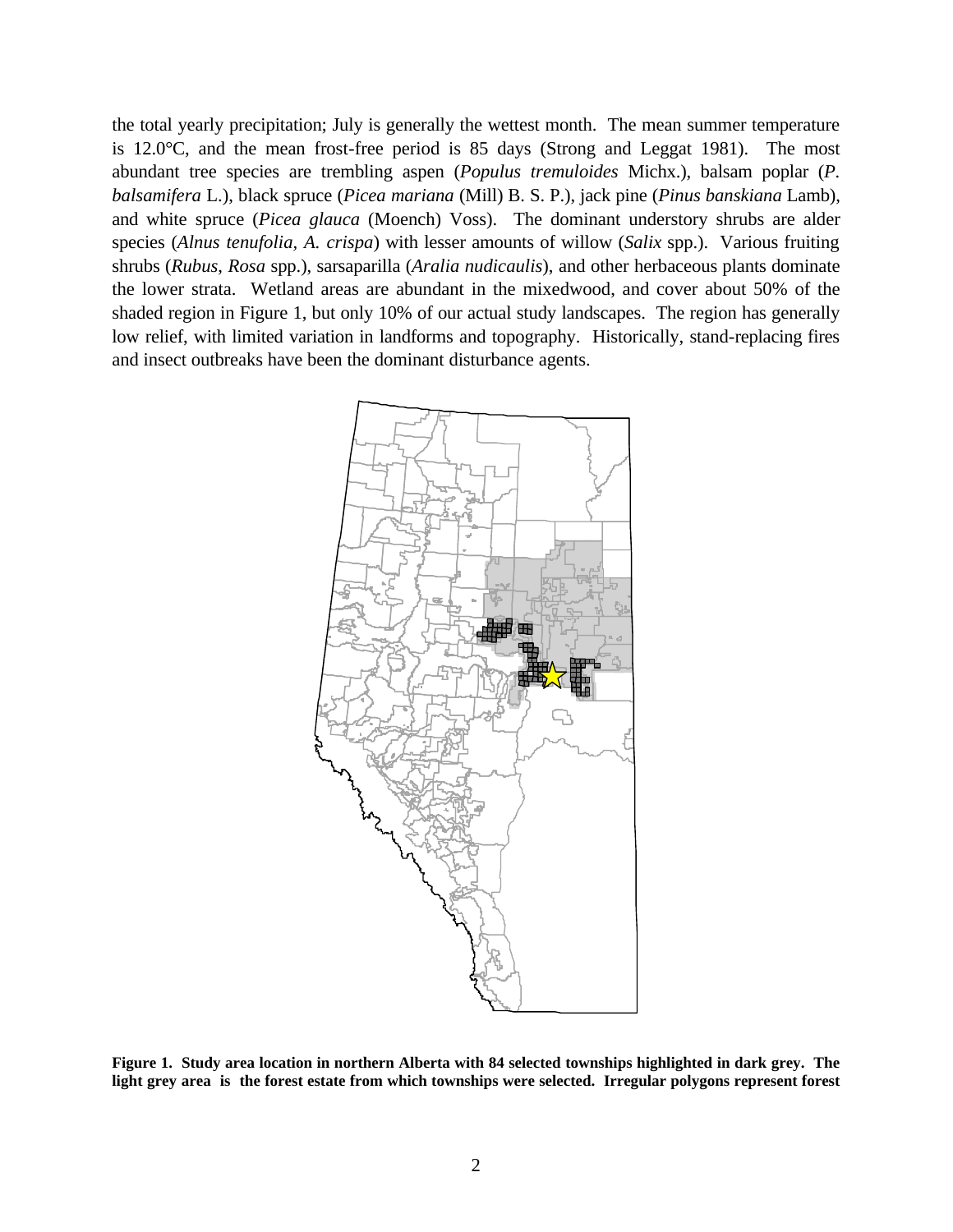**management unit boundaries in Alberta. The location of the Calling Lake study area is indicated by the star.**

# **OBJECTIVE 1: LANDSCAPE SIMULATION MODELLING (FEENIX)**

We developed an integrated landscape simulation model for applications to forest management and habitat conservation problems in the boreal mixedwood forest. The regionallyspecific model components are fire, mixedwood stand dynamics, hierarchical harvest scheduling, and habitat modelling. These components are continually evolving along with the underlying research programmes and it is expected that design decisions, model components and process parameters will undergo further changes in the future. The current version of the model is known as FEEnix – Forest Ecosystem Emulator.

FEEnix was originally developed from an existing simulation model that was developed to provide an objective and quantitative tool for comparing forest harvesting and conservation policies for the spotted owl and other rare species (Demarchi 1998). The previous version of the model consisted of an individual-based population dynamics model which is linked to a detailed spatial simulation of forest harvesting, to represent as accurately as possible the forest landscape changes that a particular species of wildlife will face. The model has been used to evaluate alternate forest management policies aimed at protecting and conserving the northern spotted owl on timber supply areas in the vicinity of Vancouver, B.C. The most recent version of the model software was written in Visual Basic 6.0 and runs under Microsoft Windows (Figure 2). A summary of the major refinements and new additions to the current version of FEEnix are described below (see also Cummings et al. 1998 for more details).

# **Characteristics of FEEnix**

*Spatial resolution and extent*. Earlier versions of the model ran at low spatial resolutions. In some applications, harvest scheduling was limited to clearcut logging at a 2500 ha resolution. This was clearly undesirable, and as technology developed, the potential for higher resolution modelling was realised. In the spotted-owl modelling application, a spatial resolution of 25 ha and a spatial extent of  $\approx 2.3 \times 10^6$  ha was used. This resolution approaches the extent and grain of actual forest practices. The current version of the model, FEEnix, has been developed at a 9 ha resolution, and will be able to simulate areas as large as several million ha.

*Input data layers*. FEEnix reads and operates on raster-based ASCII map files, such as those that can be generated from ArcView and GRASS geographic information systems (GIS). The study region and desired spatial resolution must be defined beforehand, as part of the data assembly phase. Once entered, data layers can be manipulated thru the interface, either before or during a simulation run. This feature is especially useful in modelling workshops. In forestry applications, data layers typically include location, forest type and age, site productivity indices, road access and potential hawl routes, forest reserve status, a classified habitat map, and an optional elevation map. Most of the layers can easily be obtained from existing digital forest inventory data such as the Alberta Vegetation Inventory (AVI).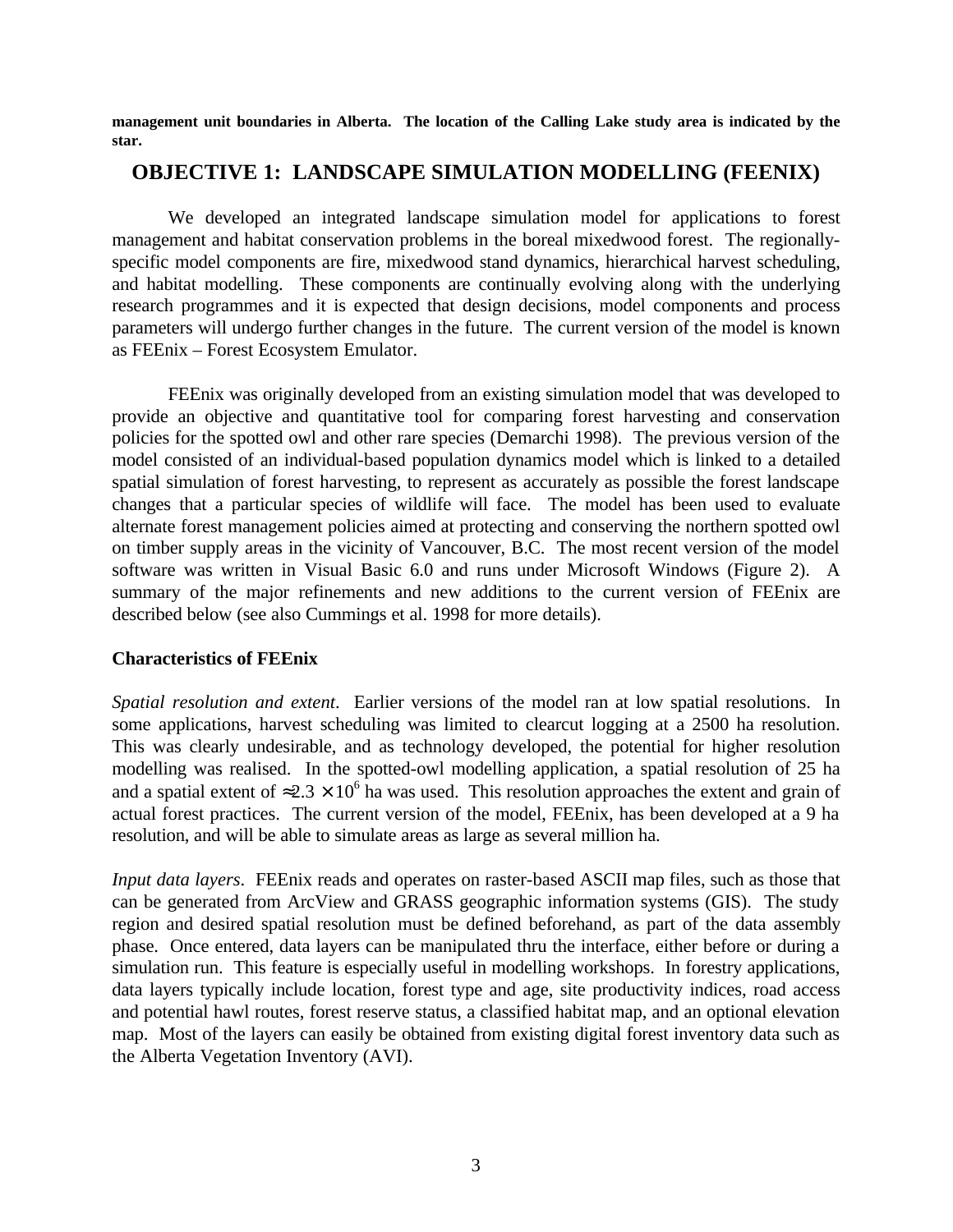*Harvest scheduling and dynamic road building*. FEEnix generates timber harvest schedules based on a number of economic and operational criteria. Resultant changes in forest structure can then be used to assess relative responses of other model processes over time via the component submodels of fire, stand dynamics, and wildlife habitat. The most important aspect of the forest harvesting component is that it acts at a resolution and precision comparable to that of the underlying digital forest inventory data (9 ha). Cut-levels and operability, scheduling and blocking rules (how cells are aggregated into larger harvestable units) can be combined to create a rich array of harvesting strategies and local tactics. Haul costs are an important consideration of any logging plan. By finding optimal log hauling routes from each forest cell to the nearest mill, the model can locate and cut the timber based not only on its characteristics, but on whether or not it is economical to harvest. Currently, road access is computed to grid-cell resolution which is unecessarily high for the present application. If the dynamic road-building feature proves useful in the mixedwood context, later versions will reduce the precision of the road construction and access to something more reasonable (e.g., townships).

*Wildfire simulation*. In this version of FEEnix, only lighting caused fires are considered. The model treats fire as a three stage stochastic process. Stage 1 models the ignition process, and determines if a fire actually starts in a particular grid cell in a given model time step. Stage 2 models the effect of fire suppression, in effect determining a probability that a fire stays within the cell of origin. Stage 3 models fire growth, using spread parameters or "jump probabilities" which determine the probability of a fire spreading across a cell boundary, from a burning cell into an unburnt neighbour. These three processes depend on parameters that can be set by the user, using a dialog box.

*Mixedwood dynamics*. This component, designed *de novo*, is crucial for correct representation of fire ignition and spread, studying interactions between harvesting and fire, and projecting the future distribution and availability of white spruce. Our objective was to define a biologically reasonable model of the dynamics of mesic stands, using as few parameters as possible, and which implicitly makes use of allometric relationships such as that between volume and seed production. The mixedwood dynamics model consists of 5 submodels: seed production, seed dispersal, substrate, recruitment, and stand dynamics. We have attempted to keep the model dimensionless. Most components (seed production, recruitment, etc.) are described by variables or functions which take values between 0 and 1. We believe that most of the empirical claims and assumptions can be supported by the current literature on white spruce ecology and aspen stand dynamics.

*Wildlife-habitat models*. The habitat model component, also designed *de novo*, complements the existing individual-based modelling capability of FEEnix. Unlike the latter model component that is restricted to a few species for which detailed demographic data is available, habitat models have been developed for many resident and migratory forest birds that occur in the boreal mixedwood forest. The habitat models were developed using the same approach that is described in the section on "Statistical Habitat Modelling" (see also Schmiegelow et al. final report for additional details). The main difference is that the habitat models built for FEEnix are based on a grid representation of forest inventory data, whereas the models described below are based on the original vector representation. The resultant grid-based habitat models predict the abundance of forest bird species at each pixel in the landscape. The output maps can then be optionally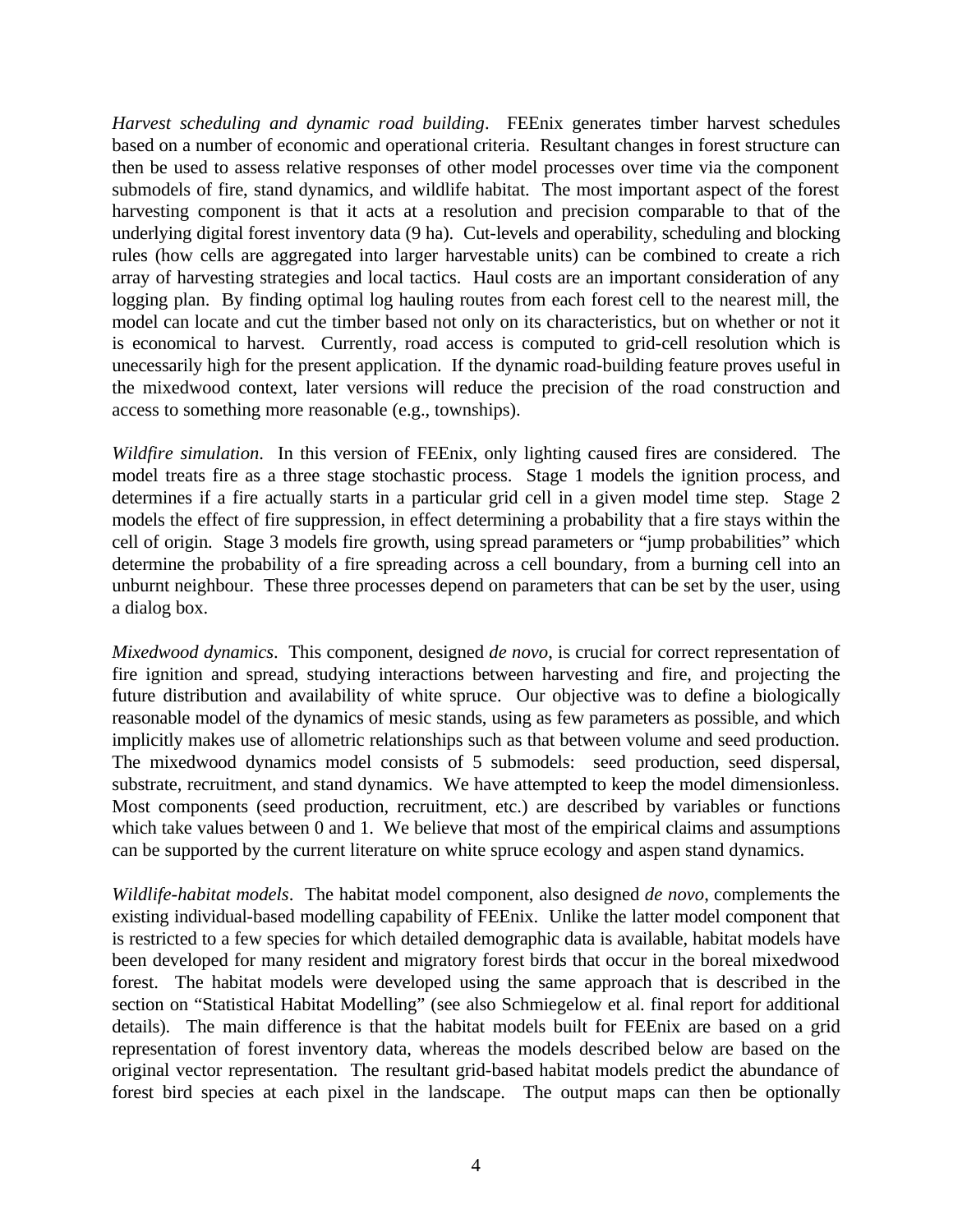aggregated to display suitability classes based on, for example, low, medium and high abundance values. As with other model components described above, parameter coefficients can be changed by the user through a dialog box. This feature facilitates the application of FEEnix in other geographical regions where parameter estimates may vary.



**Figure 2. Screen capture of a FEEnix simulation run showing several maps and graphs tracking various economic and ecological indicators.**

# **Other applications**

D. Demarchi has worked with several University of Alberta researchers (B. Olsen, J. Hoyt, S. Hannon) to explore application of the individual-based modelling capabilities of FEEnix to two boreal landbird species: the barred owl, and the three-toed woodpecker. The latter case involves some interesting potential interactions between wildfire and dispersal. More recently, Rohner, Demarchi, Walters and Schmiegelow have used FEEnix to model woodland caribou populations in cooperation with the West-Central Alberta Caribou Committee.

#### **Future development**

The resolution of a planned future version of the model will be reduced to 3 ha to approximate the scale at which bird point count surveys and habitat models were developed. The extent will remain the same. Changing the resolution of FEEnix will entail the re-parameterisation of several submodels. In addition, we are planning more efficient input/output linkages between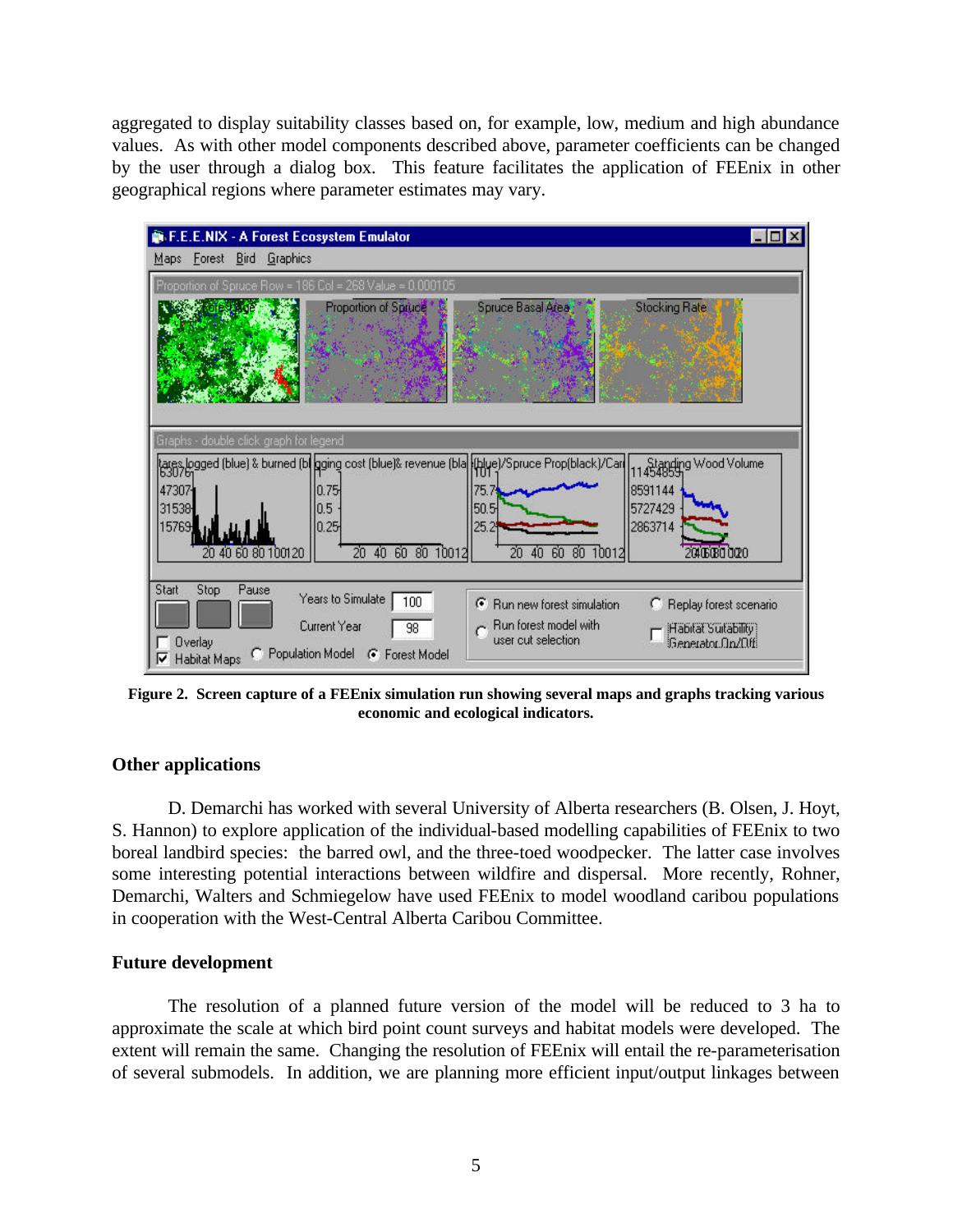FEEnix and some of the major GIS packages (i.e., ArcView, GRASS) used by forest managers and researchers.

# **OBJECTIVE 2: CROSS-SCALE MODELLING: PREDICTING LANDSCAPE PATTERN INDICES FROM FOREST STAND ATTRIBUTE TABLES**

For some modelling purposes, high-resolution spatially explicit models (e.g., FEEnix) may neither be necessary nor efficient for prediction. For example, members of the BEEST have developed a low-resolution spatial dynamic model that incorporates simulations of forest harvesting decisions (Cumming and Armstrong 1999), and statistical models of wildfire (e.g. Cumming in press) and stand dynamics. Model cells represent roughly  $100 \text{ km}^2$  regions (e.g., townships) and cover an area of several million ha simulated over 200 years. Each cell contains aggregated information on hundreds of individual patches whose attributes include size, vegetation structure, age, and disturbance history. There is no representation of patch geometry or configuration within cells. Nonetheless, the aggregated data retain enough structure that spatially implicit modelling of ecological processes operating at spatial scales finer than the model resolution is possible, in some cases. A need for appropriately scaled sub-models of wildlife distribution and abundance that could be linked to this particular coarse-scale modelling initiative motivated this component of our project.

Our approach to the problem was to determine if was possible to model spatially explicit landscape pattern indices from nonspatial stand attribute tables. We sought indices that have been shown, in the literature and with our own habitat modelling initiatives, to be important correlates of bird abundance and community structure. Our goal was to develop low resolution models using readily available forest inventory data that consisted of georeferenced stand polygon boundaries and associated stand attribute tables. We refer to summary statistics that can be readily calculated from attribute tables (without requiring information on patch geometry) as stand table indices (STIs). Conversely, we refer to landscape statistics that can only be calculated efficiently using information on patch geometry (e.g., patch shape and interpatch distance) as landscape pattern indices (LPIs.) Our specific objectives were (1) to identify representative and interpretable subsets of LPIs and STIs from the large set of readily computable candidate landscape metrics and (2) to explore the nature and strength of the statistical relationships between these two types of metrics (Figure 3). We used townships (≈9500 ha) as our sample landscapes.

#### **Methods and results**

The complete methodology, from data assembly to statistical modelling, is illustrated in Figure 4. The main steps are briefly described below and more details can be found in Vernier and Cumming (1998). We first selected 84 township-size digital Alberta Vegetation Inventory (AVI) maps that were available for portions of our project's broader study area (Figure 1). Only maps having little or no missing data and where the landscape matrix was mostly forested were used. Using AVI stand-attribute data, we developed a habitat classification system based on the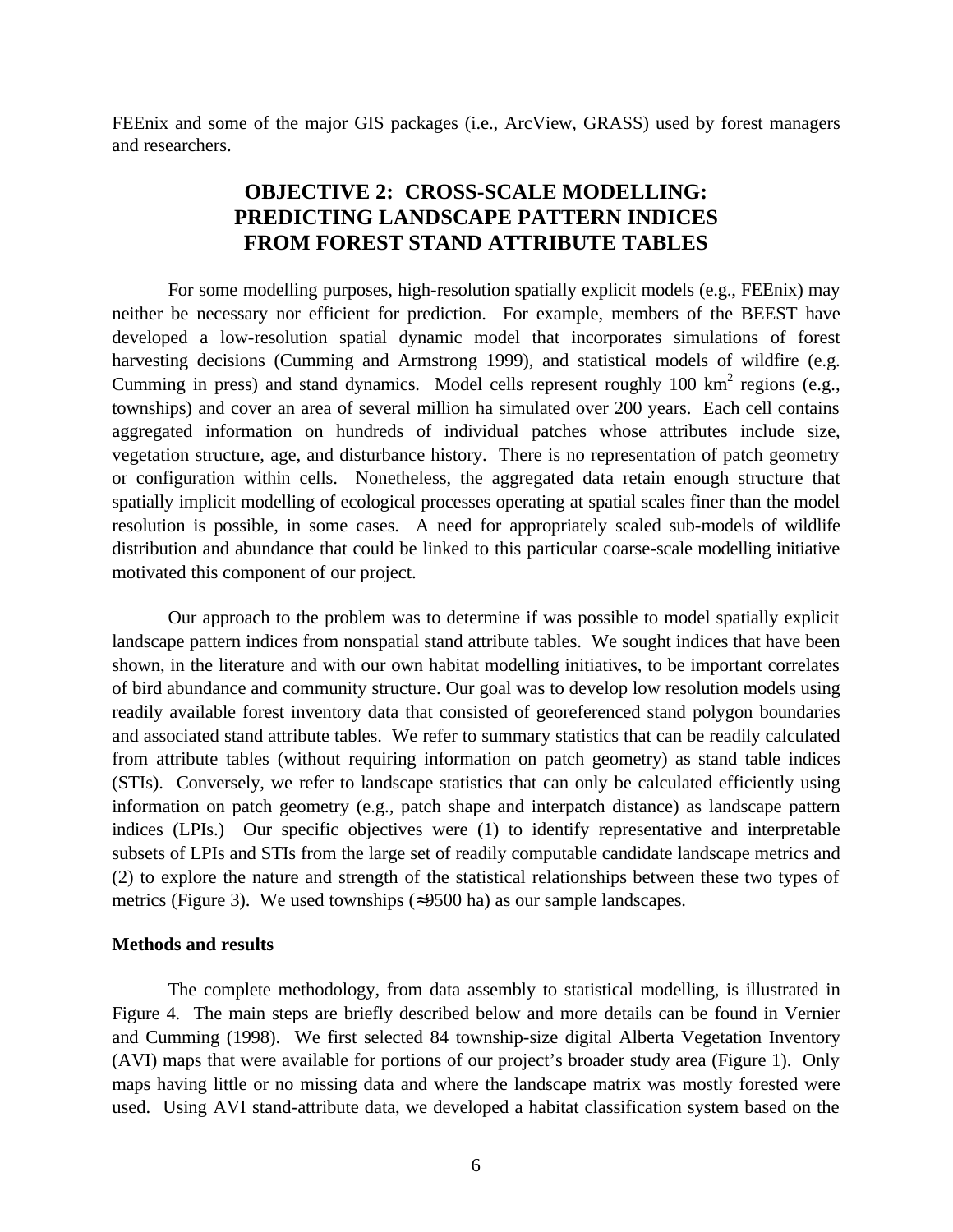dominant canopy tree species (or genus in the case of *Populus*), estimated stand age, and management history. We used ArcView (Esri 1998) to grid each map to a resolution of 1 ha using the derived habitat class attribute, and then used FRAGSTATS (McGarigal and Marks 1993) to compute a suite of LPIs from these classified raster maps for 4 of the 9 habitat classes: young deciduous, old deciduous, white spruce, and mixedwood forests. These 4 classes comprise the most commercially valuable portion of the mixedwood forest, and have attracted the most research effort directed at quantifying avian habitat associations. They are thus of particular interest for cross-scale habitat modelling.



| Stand_id     | Stand area | Stand ht | Stand_age | Hab class |  |
|--------------|------------|----------|-----------|-----------|--|
|              | 17525      | 28       | 125       |           |  |
| 1669<br>1675 | 549481     |          | 95        |           |  |
| 1676         | 37928      |          | 115       |           |  |
| 1681<br>1688 | 35123      | 23       | 105       |           |  |
|              | 83579      | 30       | 135       |           |  |
| $\cdots$     | $\cdots$   | $\cdots$ | $\cdots$  | $\cdots$  |  |

**Figure 3. Example of forest inventory data with a stand boundary map (top) and an associated stand attribute table (bottom). The former was gridded and used to compute landscape pattern indices (LPIs) while the latter was used to calculate stand table indices (STIs).**

For each of the four focal classes in each of the 84 maps, we computed 29 class-level LPIs (all the class-level metrics that FRAGSTATS supports), including a variety of edge, patch-shape and core-area metrics, nearest-neighbor metrics, and contagion and interspersion metrics. These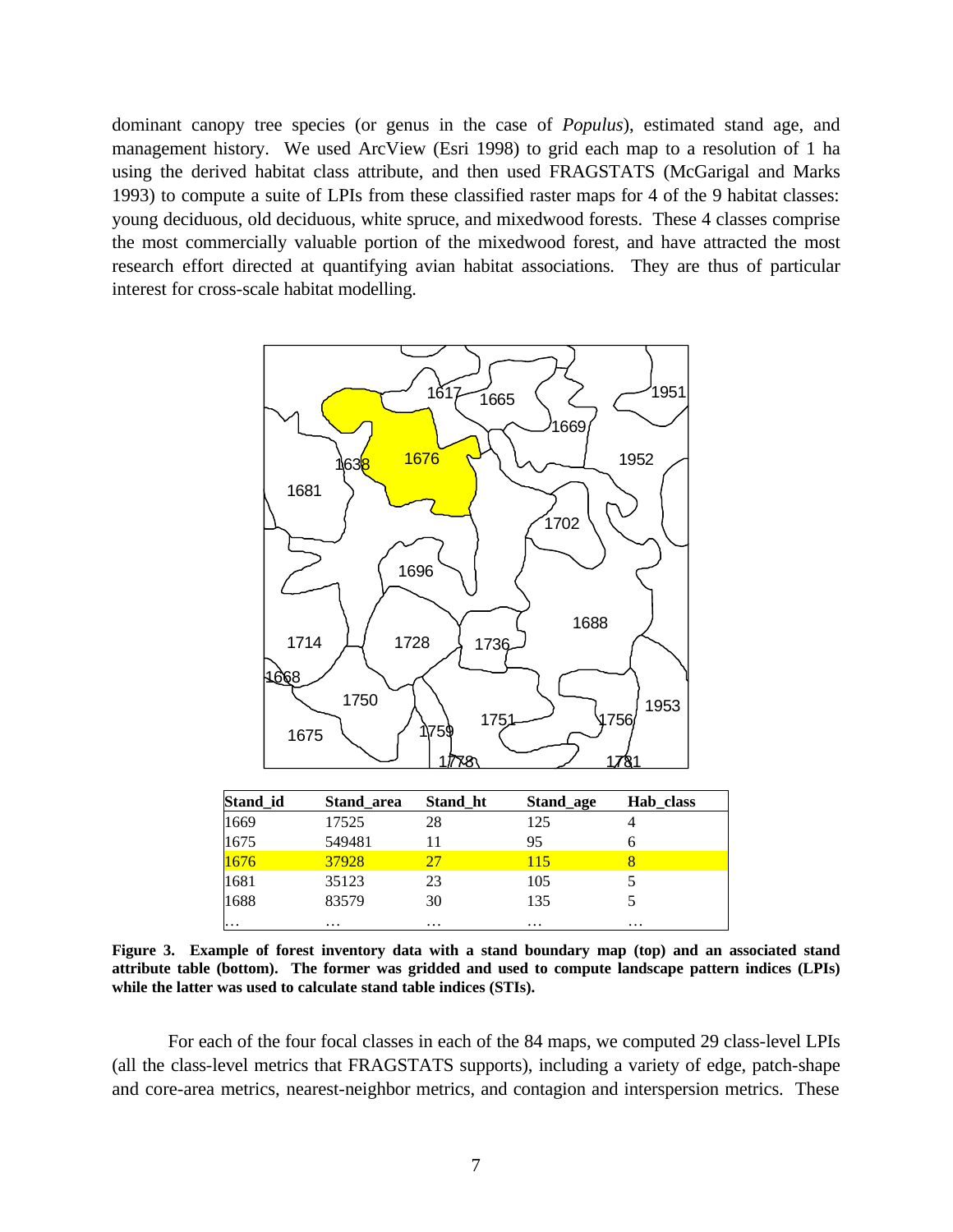metrics constituted our initial candidate set of LPI variables (dependent variables). For our candidate independent variables, we computed 8 STIs for each of the habitat classes, directly from AVI stand attribute tables exported from ArcView. Because many of both the STI and LPI variables are strongly correlated, we performed a variable reduction procedure following the approach described by Ritters *et al.* (1995). This included a pairwise correlation analysis followed by a principal components analysis. For the statistical modelling phase we retained variables with high component loadings ( $> 0.80$ ) and which were not highly correlated with each other ( $r > 0.9$ ).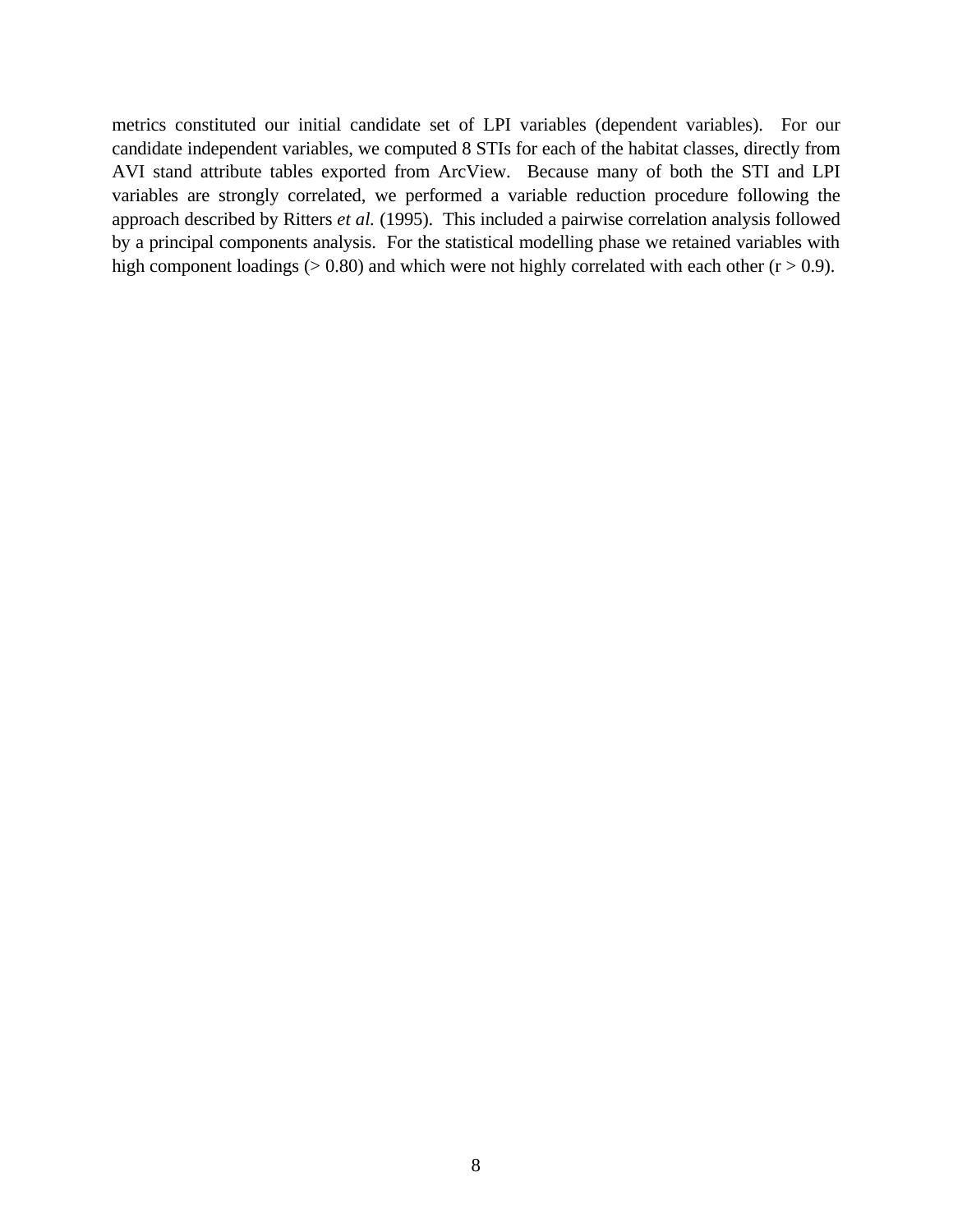

**Figure 4. Procedure used to develop the statistical relationships between STI and LPI variables (see text).**

To model the relationship between the STIs and LPIs, we performed a Canonical Correlation Analysis (CANCOR) – a generalization of multiple regression, where multiple dependent variables are simultaneously related to multiple independent variables. For each habitat class, we performed the following steps:

1) The three STIs surviving the variable reduction step were selected as the set of independent variables.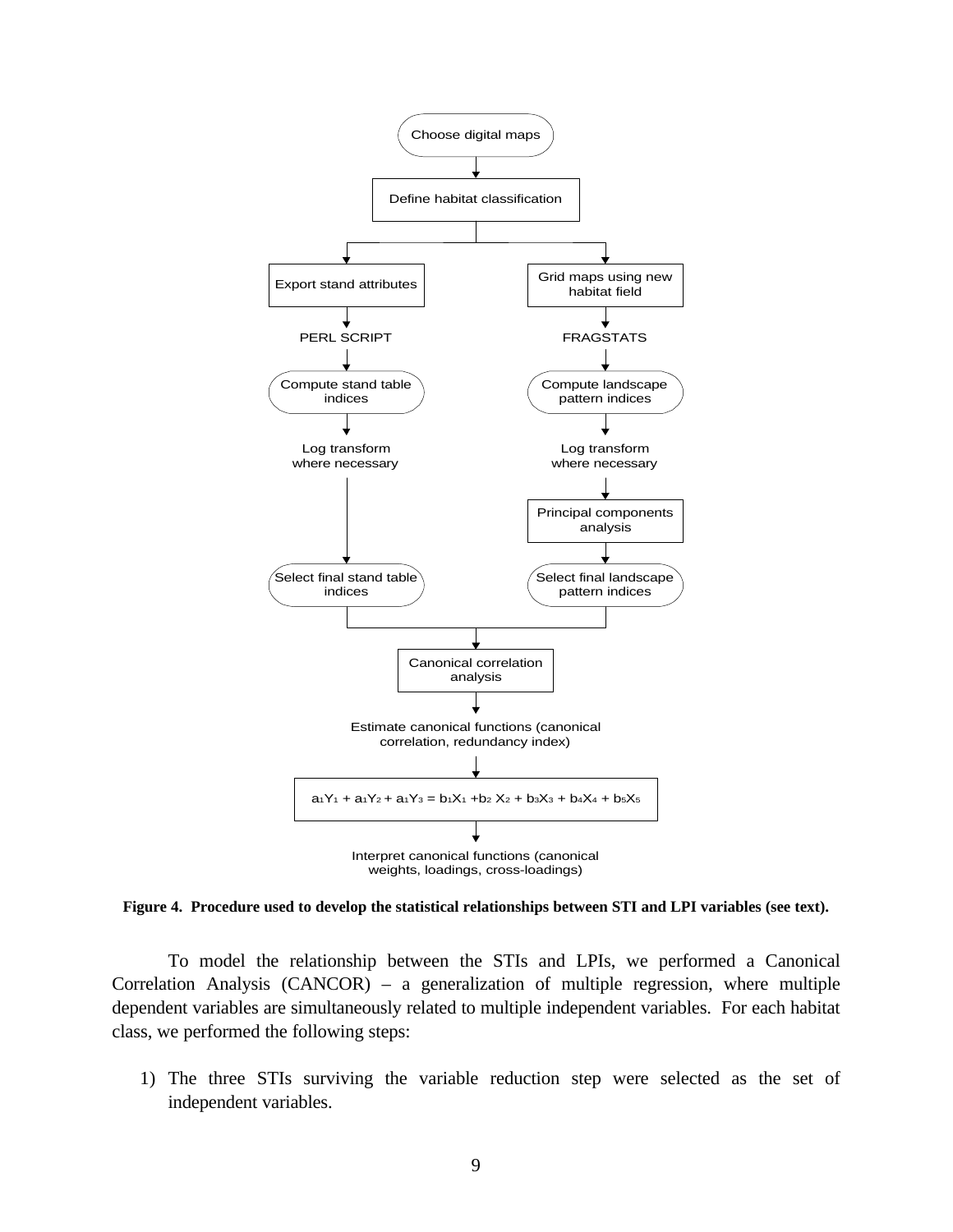- 2) From each principal component retained during the PCA step, we chose the component variables with high loadings as the set of dependent variables for the class.
- 3) We then performed a CANCOR on these sets of variables, unless only one LPI loaded highly on a given principal component, in which case we performed a multiple regression analysis.
- 4) We assessed the resultant multivariate models by considering the magnitude of the canonical correlation coefficients, its significance level, and the redundancy indices for each variate.

Our results indicate that using only three landscape variables obtained directly from stand attribute tables (STIs measuring total habitat area, and the mean and standard deviation of habitat patch size), our statistical models explained more than 73% of the joint variation in five landscape pattern indices (LPIs representing patch shape, forest interior habitat, and patch isolation). Moreover, predictor variables and strengths of association were highly consistent across habitat classes (Vernier and Cumming 1998).

#### **Application of CANCOR models**

To illustrate the intended application of this research, we used a multiple regression model based on the CANCOR analysis to simulate the spatial dynamics of one LPI in a large managed landscape subject to disturbance by wildfire. Specifically, we modeled log(MPI) – mean proximity index, a measure of the degree of isolation and fragmentation of a patch type – for old deciduous (class O\_DECID) for 825 townships on a roughly 74,000 km sq forest estate in the boreal mixedwood (shown in Figure 1), using a prototype of the low-resolution landscape simulator mentioned in the introduction. We ran the model for 100 years of simulated harvesting and wildfire. The model was initialized from stand-attribute tables (described above); the harvest scheduler and table-driven stand dynamics component are described by Cumming and Armstrong (1998); the wildfire component is based on township resolution models of fire composition (Cumming, in press), fire size (Cumming 1999) and ignition (Cumming, unpublished data). The annual rate of harvest in the commercially valuable forest (essentially the four focal habitat classes) was approximately 1%. The mean annual rate of burn was approximately 0.3%, consistent with the recent historical record (1940-1995) reconstructed by Cumming (1997). After 100 years of simulated harvesting and fire, the distribution and township-scale pattern of old deciduous stands has changed markedly (Figure 5). The two patterns are uncorrelated according to Pearson (r=0.10,p=0.074) and Spearman (r=-0.099,p=0.084) coefficients.

#### **Discussion**

Our STIs are easily calculated from stand attribute tables contained in forest inventories that cover the boreal mixedwood. Similar data are available throughout the boreal forest of Canada (Gillis and Leckie 1993). The spatial scale of our analysis (the size of our sample landscapes) is consistent with the spatial resolution of these inventories. Only the habitat classification system would need to be modified to repeat our analyses in different parts of the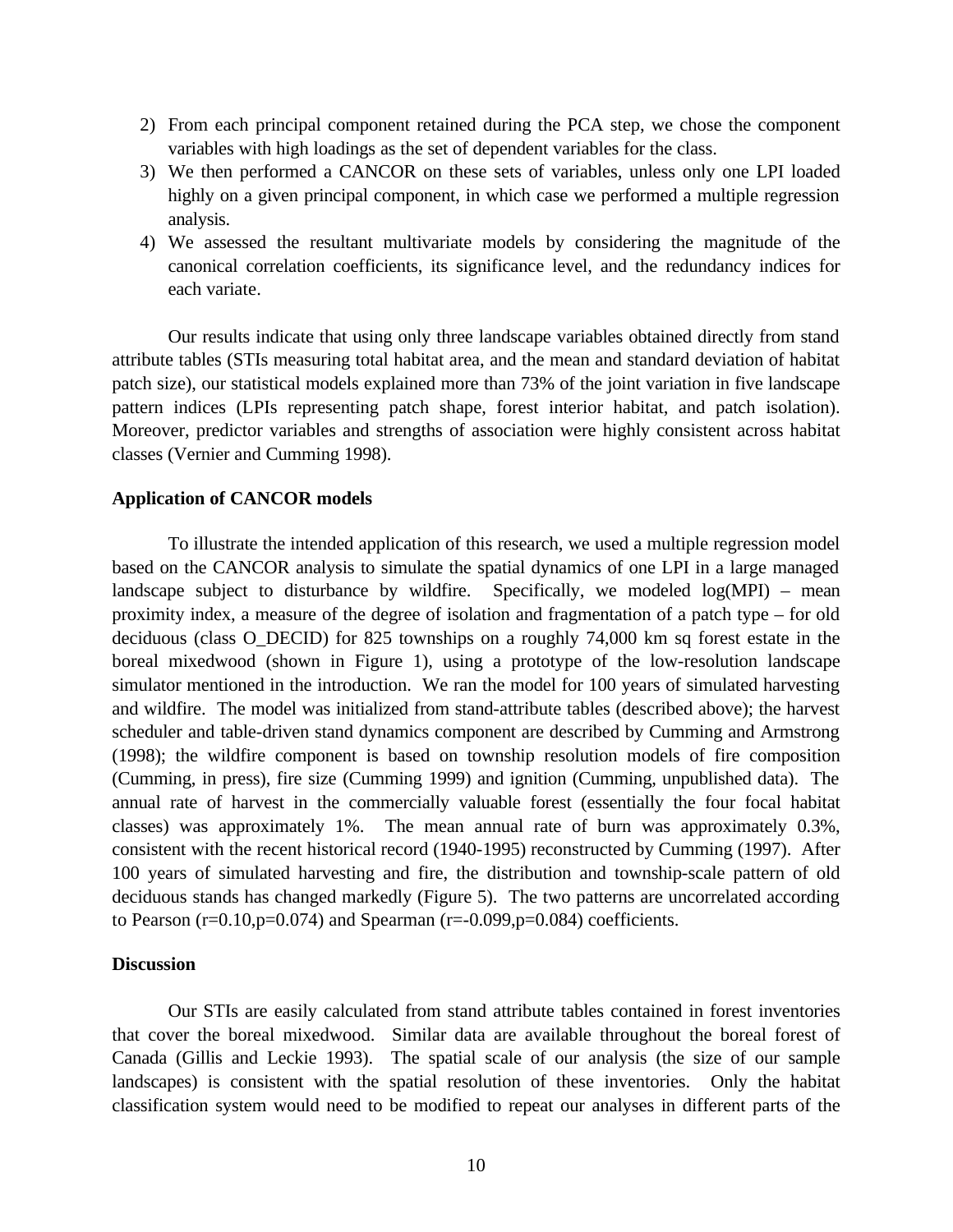boreal forest. The strong canonical correlations obtained in this analysis have important implications for habitat modelling in the boreal mixedwood forest. These relations show that stand attribute tables may be used to characterize not only patch sizes and proportional amounts of habitat types, but also several aspects of their spatial structure and distribution within a landscape (*i.e.,* patch shape, core area, and patch isolation). Thus, it is possible to incorporate both the amount and configuration of different habitat types within large-scale simulation models, without explicitly representing the underlying landscape. This will greatly simplify some of the technical aspects of model development and data acquisition, and greatly speed model execution time. Also, spatial factors can be incorporated into models developed for areas where digital maps are unavailable.



**Figure 5. Predicted values of logMPI for class O\_DECID, at present, and after 100 years of simulated harvesting and fire. The mapped areas contain over 800 townships; the region is shown in outline in Figure 1. Over 100 years, a substantial rearrangement of this component of the forest is apparent.**

Three of our habitat types are harvested (excluding young deciduous forests). Industrial forestry is likely to reduce their amounts below any of the theoretical thresholds predicted to be important for area sensitive species. The configuration of the remainder will therefore become an important management issue. Current forest practices will fragment the non-harvested residual areas of these types almost as much as is possible. They will be left as long linear features associated with stream buffers, or as small inoperable patches, surrounded, e.g. by wetlands. This outcome could in principle be altered, so that for example, residual areas of these types were concentrated in a few large patches within each township (e.g., Bunnell et al. 1999) . This change in practice would not necessarily alter the total residual area. Thus, evaluation of alternate management practices may well require the ability to model changes in habitat configuration as such, independent of abundance. We have indicated, using a prototype low-resolution landscape model, how this can be done over large areas, by exploiting the statistical relations we developed between stand table and landscape pattern indices.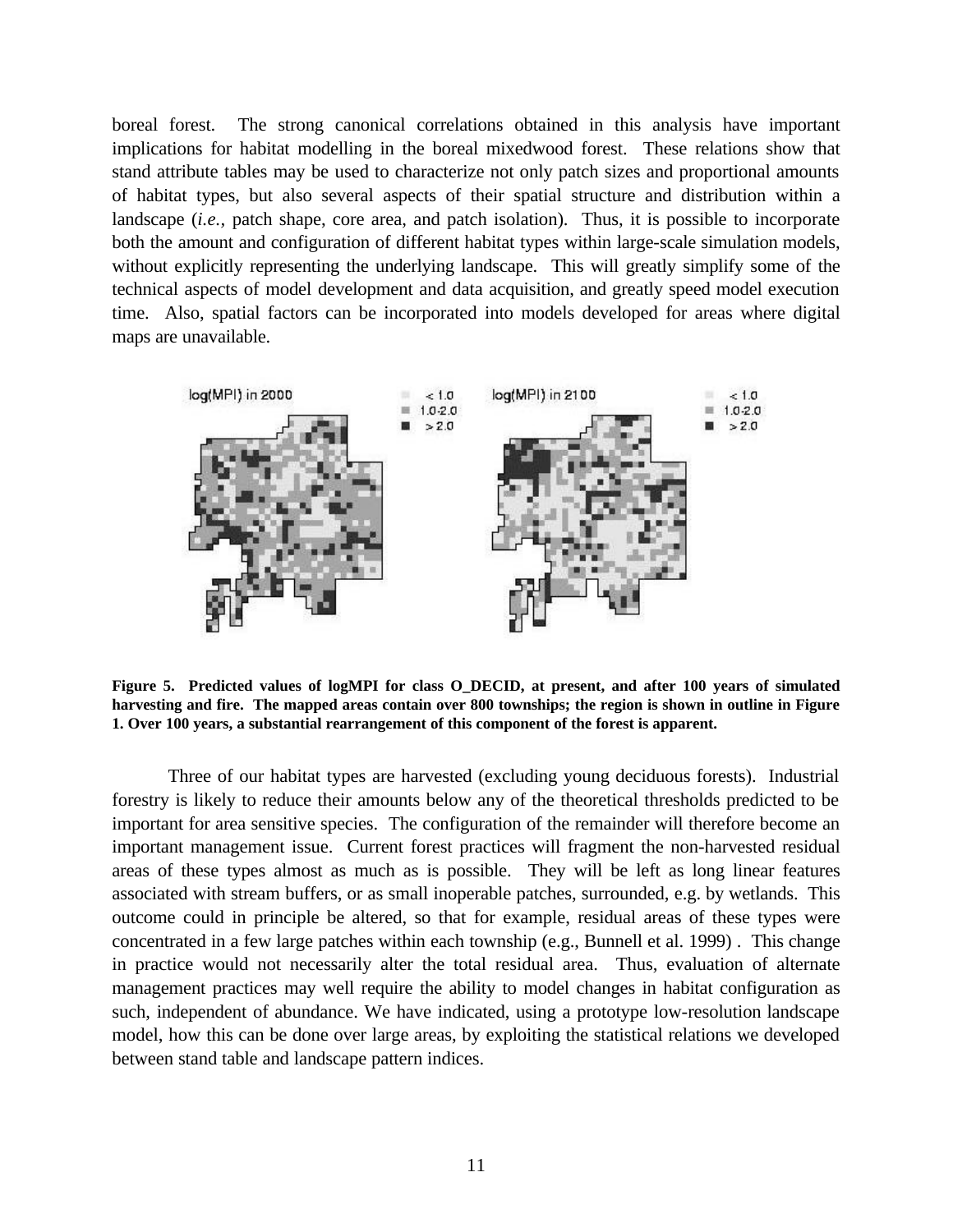# **OBJECTIVE 3: STATISTICAL HABITAT MODELLING**

Effective wildlife conservation in managed forest landscapes increasingly relies on wildlife habitat relationships models to predict the outcome of alternative management scenarios on the distribution and abundance of focal species. Habitat models based on remotely sensed data such as forest inventories or satellite imagery are inexpensive to develop compared to models based on detailed vegetation data collected in the field, and may be as effective in predicting abundance at the spatial scales considered here (Schmiegelow, Vernier and Cumming, unpublished analysis). As our goal is prediction at scales commensurate with forest management planning, candidate independent variables should be derivable from available spatial data. We have developed such a set of statistical (empirical) habitat models using bird survey and forest inventory data from the mixedwood region of the boreal forest in Alberta. Using a generalized linear modelling approach, we developed poisson regression models which predict the abundance of forest bird species given information about local habitat characteristics and surrounding (neighbouring) forest patterns. We have started to use the habitat models presented here within FEEnix to evaluate the consequences of alternative management activities and policies over spatial extents of several thousand square km and time horizons of at least 100 years (e.g., Schmiegelow et al. unpublished analysis). In this section we describe the model development process. A summary of the habitat models are provided in Schmiegelow et al. A more detailed description of the methodology, results, and discussions can be found in Vernier et al. (2001).

#### **Bird survey data**

We used bird abundance data collected by point-count surveys conducted between 1993- 98 as part of the Calling Lake Fragmentation Experiment and related studies (e.g., Schmiegelow et al. 1997). A total of 406 permanent sampling stations were located within 65 sites, which we define as contiguous areas of similar forest type and age (Figure 6). Site types included areas clearcut in 1993 as part of the experimental design, young and old deciduous forests, mature coniferous forests, and mixedwood forests. There was a least 200 m between each sampling station. In every year that a station was sampled, point counts were conducted five times during the breeding season, at 10-day intervals, from the third week in May through early July. Sampling effort, in years, ranged from from one to six years across stations, as resources allowed additional survey points to be added to the main experimental design described by Schmiegelow et al. (1997). We developed models for over 20 bird species representing a range of observed abundances and expected responses to forest fragmentation (Schmiegelow and Hannon 1999). For each bird species, we calculated the mean abundance per station per year (after Schmiegelow et al. 1997), and multiplied (weighted) this by the number of years a station was sampled (between 1 and 6 years). We used this aggregated count value as our response variable in subsequent statistical modelling (see Schmiegelow et al. 1997 and Vernier et al. 2001 for details).

#### **AVI-based habitat data**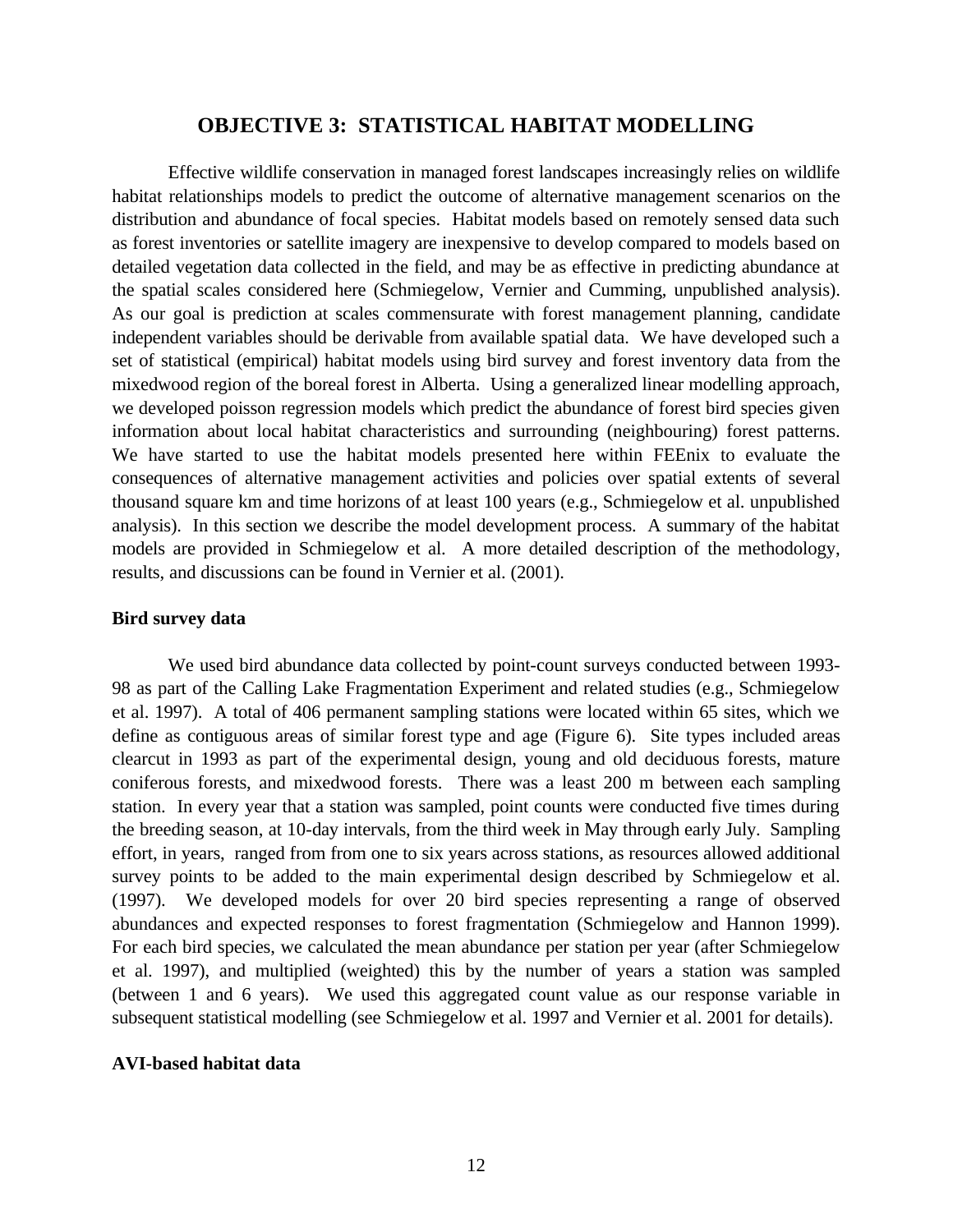We used AVI data to measure habitat characteristics at two spatial scales which we refer to as the "local" and "neighborhood" scales. At the local scale, commensurate with the territory sizes of species considered here (Schmiegelow, unpublished data), and with the resolution at which bird observations were recorded, we measured forest characteristics such as stand height and crown closure in a 100-m radius buffer. At the neighbourhood scale we placed a 400-m wide buffer surrounding the local habitat patch, where we measured the abundance and configuration of different forest cover types and anthropogenic features. The neighbourhood size was selected, in part, to be consistent with the scale at which other ecological phenomena, such as fire ignition and spread, are represented in FEEnix. We consider both of our scales to be consistent with a broad interpretation of Johnson's (1980) second-order habitat selection, in which habitat composition and configuration are characterised at multiple scales, at the level of territories.



**Figure 6. Distribution of forest habitat (light grey), clearcuts (white), lakes (dark grey), nonforest habitats (medium grey), and bird sampling stations in the Calling Lake Study Area.**

The forest cover layer of the AVI data contains several attributes useful for modelling wildlife habitat relationships such as species composition, crown closure, height, estimated stand age, and the location of non-forest cover types such as permanent clearings, lakes, and wetlands. Two additional map layers described the location of streams, logging roads, and seismic cutlines. We developed a habitat classification system based on the overstory and understory tree species (or genus in the case of *Populus*), stand age, and management history (Table 1). The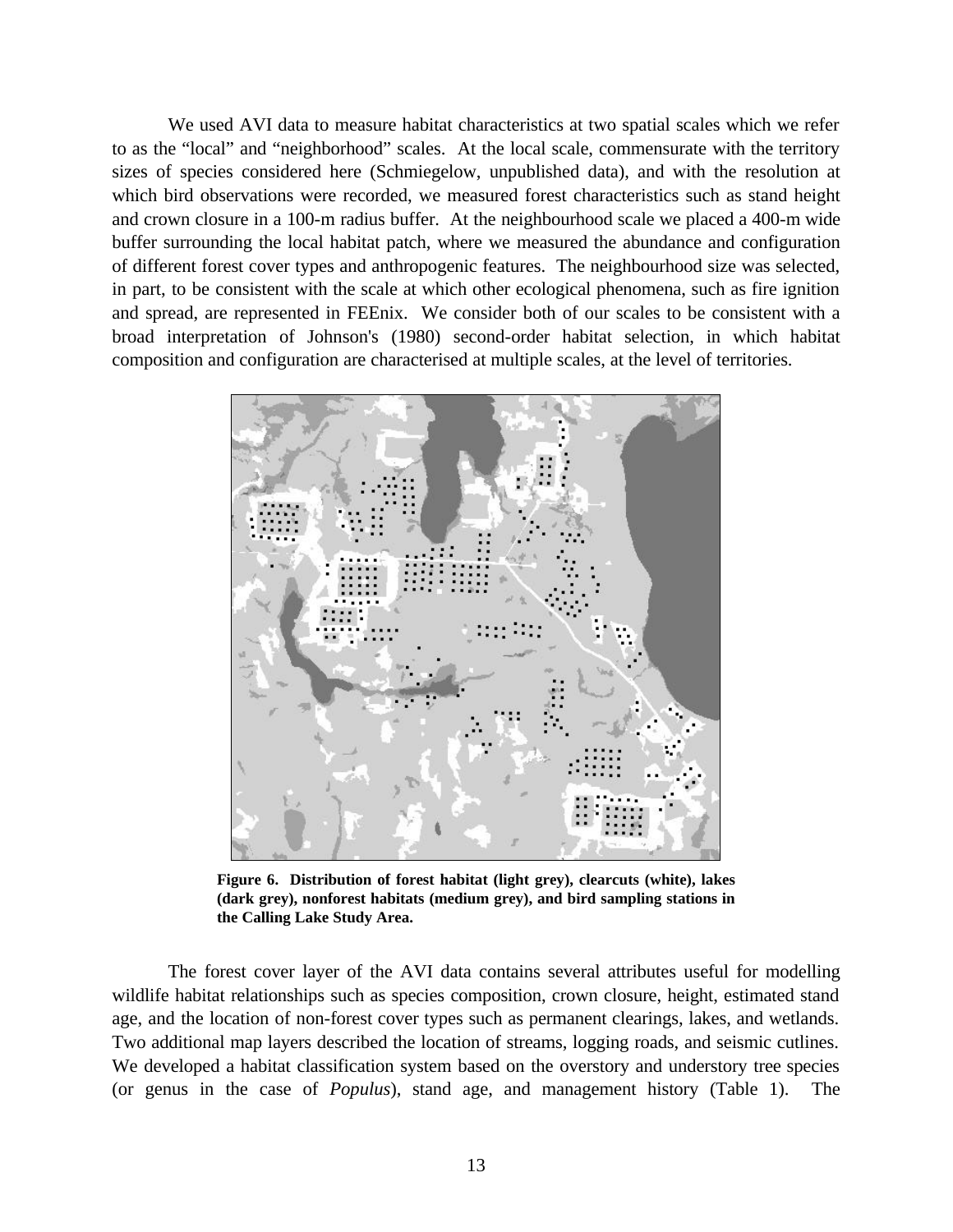classification system was used to create a generalized map of forest and non-forest habitat classes within the study area. The point count stations were georeferenced and linked to the AVI spatial database.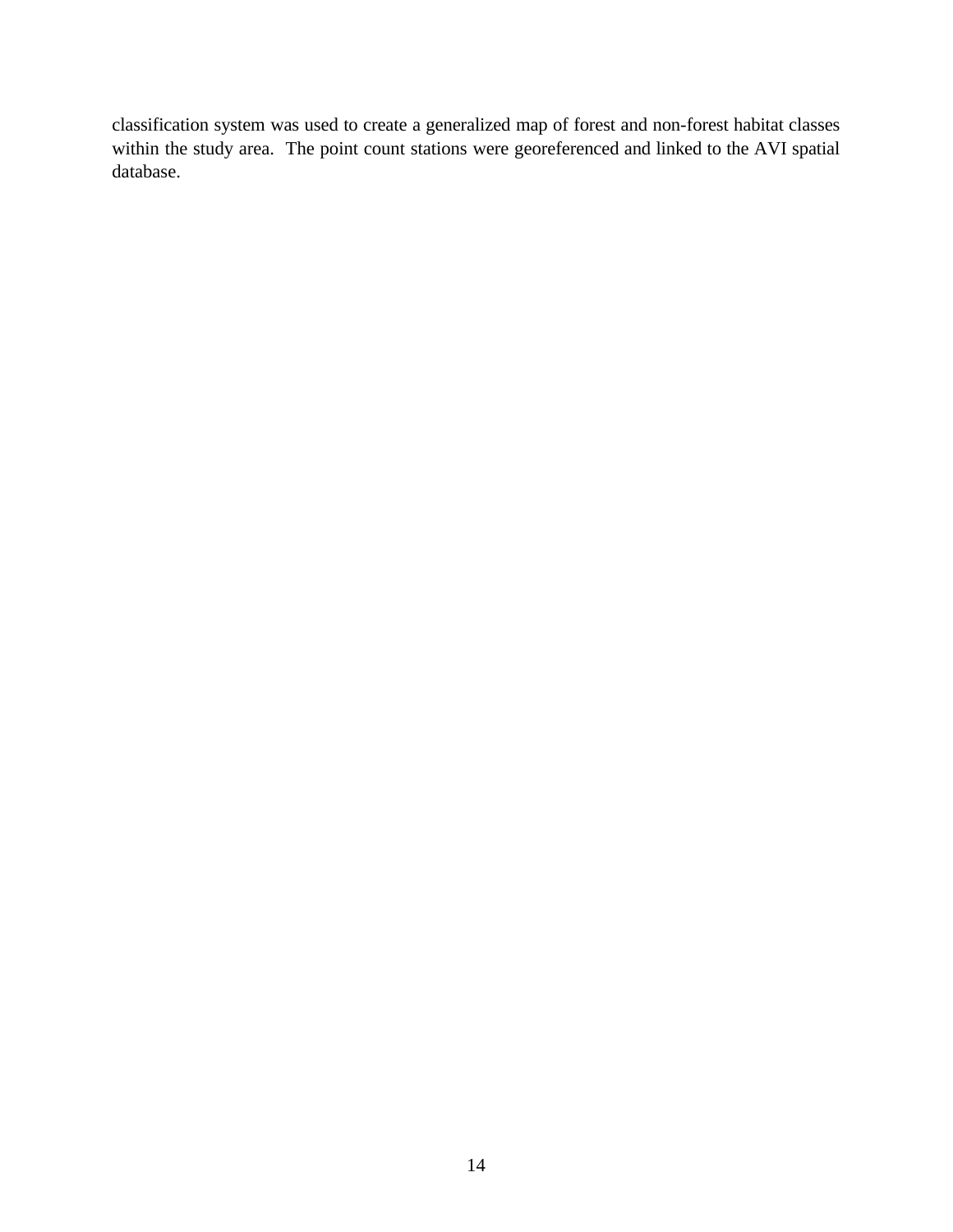| <b>Class</b>    | <b>Description</b>                              |  |  |  |
|-----------------|-------------------------------------------------|--|--|--|
| <b>WATER</b>    | Water (lake, ice, river)                        |  |  |  |
| <b>NONFOR</b>   | Non-forest and wetland                          |  |  |  |
| Y DECID         | $>$ 70% deciduous and $\leq$ 90 years           |  |  |  |
| O DECID         | $>$ 70% deciduous and $>$ 90 years              |  |  |  |
| W SPRUCE        | $>70\%$ white spruce                            |  |  |  |
| <b>B SPRUCE</b> | Leading black spruce                            |  |  |  |
| <b>PINE</b>     | Leading pine                                    |  |  |  |
| <b>MIXED</b>    | Mixed deciduous/white spruce                    |  |  |  |
| <b>CCUT</b>     | Clearcuts $< 15$ years.                         |  |  |  |
| <b>ANTHRO</b>   | Anthropogenic (wellsites, large cutlines, etc.) |  |  |  |

**Table 1. Habitat classification system used to calculate several local and neighborhood-level habitat variables.**

We used the original and derived map layers to measure habitat characteristics around each bird sampling station at two spatial scales: the local-scale, which matched the size and shape of the circular bird sampling stations (inner buffer of 100 m radius, or 3.14 ha), and the neighborhood scale, which extended from 100-500 m beyond the sampling stations (outer buffer, 75.4 ha). The habitat characteristics we chose have either previously been used in the literature or were hypothesized correlates of species abundance based on the ecology of the species.

Seven variables characterized the structure and composition of the inner buffers (Table 2). A categorical variable (having discrete, unordered values) specified the habitat class at the origin of the station. Four continuous variables quantified the size of the habitat patch containing the origin, and the area weighted means of canopy height, crown closure and proportion of deciduous species in the canopy, for forested habitats intersecting the buffer. Two index variables coded the presence/absence of streams and anthropogenic edges within the buffer.

For each bird species, we selected explanatory variables from the candidate set by a backwards stepwise procedure (P-to-enter < 0.001, P-to-remove <0.0015). A conservative level of significance was chosen as a correction for mulitple tests. Significance levels were based on standard likelihood ratio tests. Model strength was measured using the percent of deviance explained, a measure analogous to the multiple coefficient of determination  $(R^2)$ .

To evaluate the relative influence of local and neighborhood habitat variables on each species, we compared five alternative habitat models. At the ends of the spectrum were the null and full model. The null model was simply the mean count over all stations while the full model included all local and neighborhood variables. The three intermediate models used subsets of the variables selected by the backwards stepwise procedure: local variables only, neighborhood variables only, or both sets of variables. We used Aikaike's Information Criteria (AIC; Akaike 1974) to select the best of the five models. AIC measures the tradeoff between model goodnessof-fit (measured as the log-likelihood) and model parsimony measured by the number of parameters included in the model. Table 3 shows an example of our model selection approach.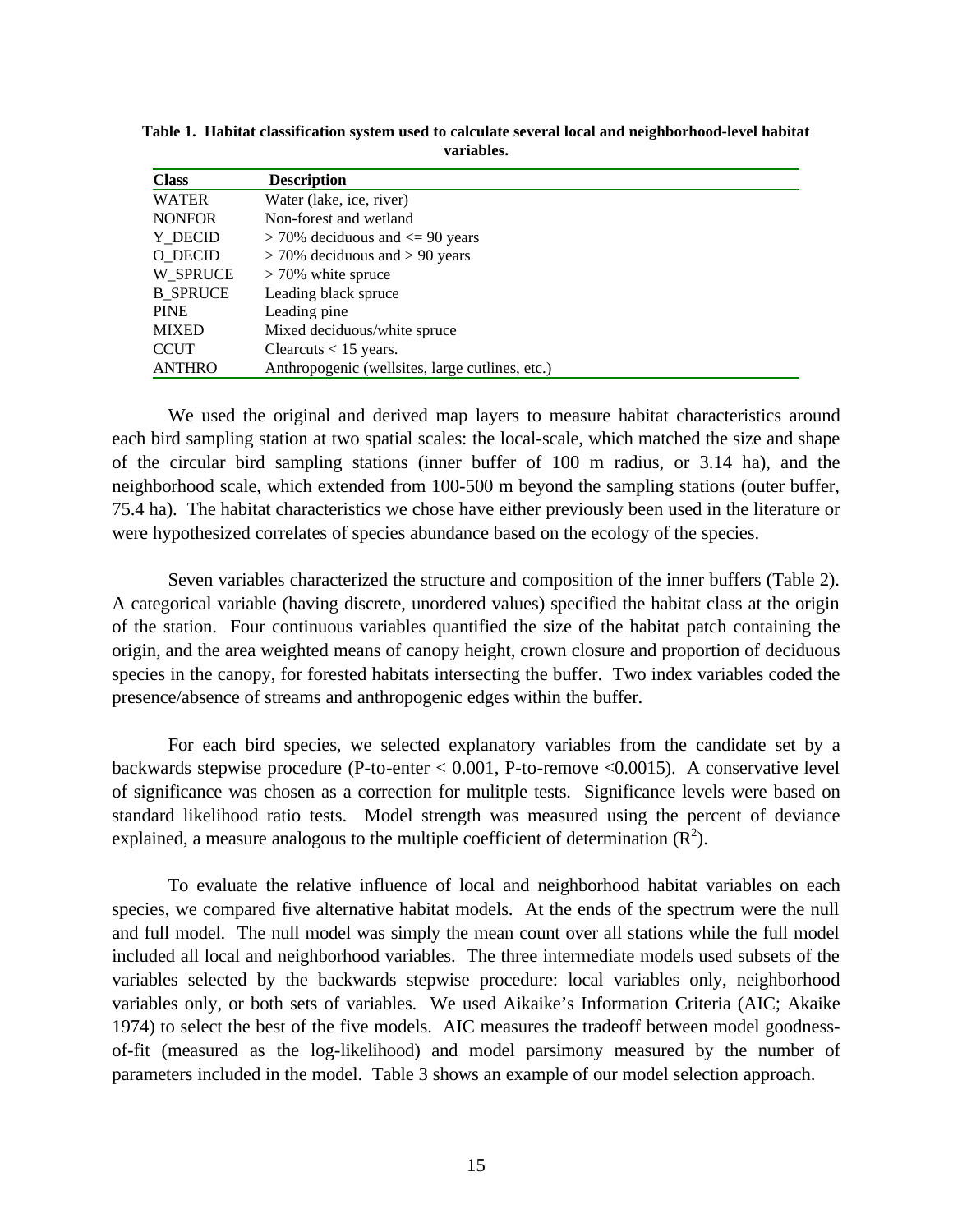| <b>Variable</b> | Variable type | <b>Range of values</b> | <b>Description</b>                                                                          |
|-----------------|---------------|------------------------|---------------------------------------------------------------------------------------------|
| Local           |               |                        |                                                                                             |
| L_CCUT,         | Dummy coded   | 7 classes              | Habitat types in which stations were located (see                                           |
| L_MIXED,        |               |                        | Table 2 for descriptions).                                                                  |
| L_ODEC,         |               |                        |                                                                                             |
| L_PINE, L_SB,   |               |                        |                                                                                             |
| L_SW, L_YDEC    |               |                        |                                                                                             |
| <b>L_SIZE</b>   | Numeric       | $0.5 - 703.4$ ha       | Patch size; relies on a habitat classification<br>system (Table 2).                         |
| L_DIST          | Numeric       | $0 - 1238.9$ m         | Distance of station centre to nearest<br>anthropogenic edge (habitat classes 9 and 10).     |
| <b>L_CROWN</b>  | Numeric       | $0 - 85.5 %$           | Mean crown closure among forested polygons.                                                 |
| L DEC           | Numeric       | $0 - 1.0$              | Mean deciduous proportion of forested polygons.                                             |
| L_HT            | Numeric       | $0 - 31.0$ m           | Mean stand height of forested polygons.                                                     |
| <b>L_STREAM</b> | <b>Binary</b> | $0$ or $1$             | Presence of streams or lakes.                                                               |
| Neighborhood    |               |                        |                                                                                             |
| N_CUT           | Numeric       | $0 - 0.66$             | Proportion of neighborhood in a clearcut.                                                   |
| N_MID           | Numeric       | $0 - 0.99$             | Proportion of neighborhood in mid seral forest<br>$(15-90 \text{ years}).$                  |
| <b>N_LATE</b>   | Numeric       | $0 - 1.00$             | Proportion of neighborhood in late seral forest<br>$( > 90$ years)                          |
| N_DEC           | Numeric       | $0 - 1.00$             | Proportion of neighborhood in deciduous forest.                                             |
| <b>N_MIXED</b>  | Numeric       | $0 - 0.77$             | Proportion of neighborhood in mixedwood forest.                                             |
| $N\_SB$         | <b>Binary</b> | $0$ or $1\,$           | Presence of black spruce forest.                                                            |
| N_SW            | Binary        | $0$ or $1$             | Presence of white spruce forest.                                                            |
| <b>N_ANTHRO</b> | Binary        | $0$ or $1$             | Presence of anthropogenic features (well sites,<br>clearings, gravel pits, highways, etc.). |
| <b>N_WATER</b>  | Binary        | $0$ or $1$             | Presence of lakes, ponds, etc.                                                              |
| N_SIMP          | Numeric       | $0 - 0.83$             | Habitat patch diversity measured usingSimpson's                                             |
|                 |               |                        | index.                                                                                      |
| <b>N_EDGEA</b>  | Numeric       | $0 - 319.2$ m/ha       | Anthropogenic edge density calculated using                                                 |
|                 |               |                        | habitat classification system (Table 2) and edge                                            |
|                 |               |                        | contrast matrix (Table 4).                                                                  |
| N EDGEN         | Numeric       | $0 - 85.3$ m/ha        | Natural edge density calculated using habitat                                               |
|                 |               |                        | classification system (Table 2) and edge contrast                                           |
|                 |               |                        | matrix (Table 4).                                                                           |

**Table 2. AVI-based habitat variables. Local habitat variables were measured within a 100 m radius while neighborhood variables were measured in a 400 m radius beyond each local (inner) buffer.**

Prior to model development, we assessed the distributional assumptions of our candidate predictor variables, checked for highly correlated pairs of predictor variables, and looked for nonlinear relationships between bird abundances and our continous variables using scatterplots with lowess smoothers. After model development we assessed model assumptions by examining diagnostic plots and maps of the response variables and the model residuals to identify skewness and outliers, assessed the overall behaviour of the model, identified potentially influential observations, and examined the assumption that counts were independent between stations (i.e. no spatial autocorrelation). Finally, we assessed model uncertainty using a *leave-one-out* crossvalidation approach. A detailed discussion of our model assessment strategy and our approach to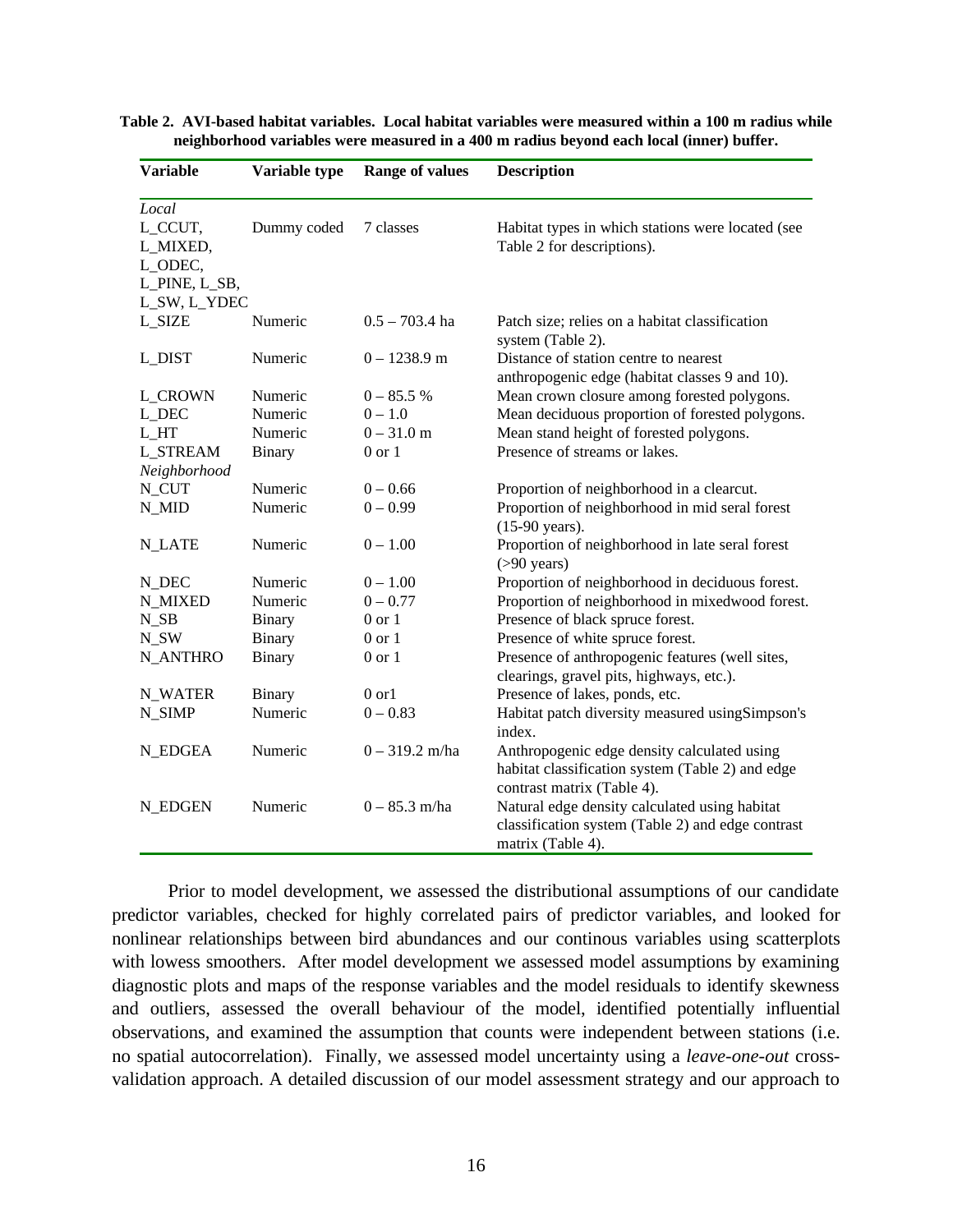overcome certain problems such as spatial autocorrelation in the count data is provided in Vernier et al. (2001).

**Table 3. Summary of alternative habitat models for the Black-throated Green Warbler (***Dendroica virens)***. Deviance, percent deviance explained, and AIC are explained in the text. The model with the lowest AIC is italicized.**

| Model                              | <b>Habitat variables</b>                                                            | Df                | <b>Deviance</b>         | $\%$ Dev<br><b>Explained</b> | AIC                     |
|------------------------------------|-------------------------------------------------------------------------------------|-------------------|-------------------------|------------------------------|-------------------------|
| <b>Null</b>                        |                                                                                     | 405               | 582.7                   |                              |                         |
| Local<br>Neighborhood<br>$Local +$ | L_MIXED, L_ODEC, L_HT<br>N LATE, N DEC, N SIMP<br>L HT, N CUT, N LATE, N DEC, N SW, | 402<br>402<br>399 | 333.5<br>364.7<br>266.4 | 42.8<br>37.4<br>54.3         | 812.6<br>843.8<br>751.5 |
| neighborhood<br><b>Full</b>        | N SIMP<br>All $local + neighborhood variables$                                      | 380               | 252.5                   | 56.7                         | 775.6                   |

#### **Applications and model validation**

In Alberta, forest management planning is largely based on forest inventory information, but the ability of such information to predict species abundances has not previously been evaluated. We attempted such an evaluation, using Poisson regression analysis to model the relationship between bird species abundances observed in the field and habitat characteristics derived from forest inventory data. Poisson regression deals explicitly with characteristics of count data, and is generally more efficient and consistent, and less biased than linear regression models of the same data. Our final models demonstrated good predictive ability with no evidence of bias. We conclude that the approach to modelling abundance presented here is robust and their use in landscape simulations is justified, pending their validation against independent data sets. An important objective for developing AVI-based habitat models is to assess the potential ecological outcomes of various forest management scenarios in the boreal mixedwood forests at a resolution and extent commensurate with management planning. Our fourth objective was to begin evaluating scenarios.

# **OBJECTIVE 4: SCENARIO EVALUATION**

We completed integration of our statistical habitat models (objectives 2 and 3) into FEEnix (objective 1). This integrated approach allows us to explore the effects of alternative management scenarios on forest bird communities over large spatial and temporal scales. Some preliminary simulations have been run (Schmiegelow et al. unpublished analysis) and more are planned for the near future. Specifically we are planning to evaluate the interactions between harvesting strategies (e.g., a two-pass system, a dispersed system, no harvesting), wildfire, fire suppression, stand dynamics, and forest bird abundance and community structure.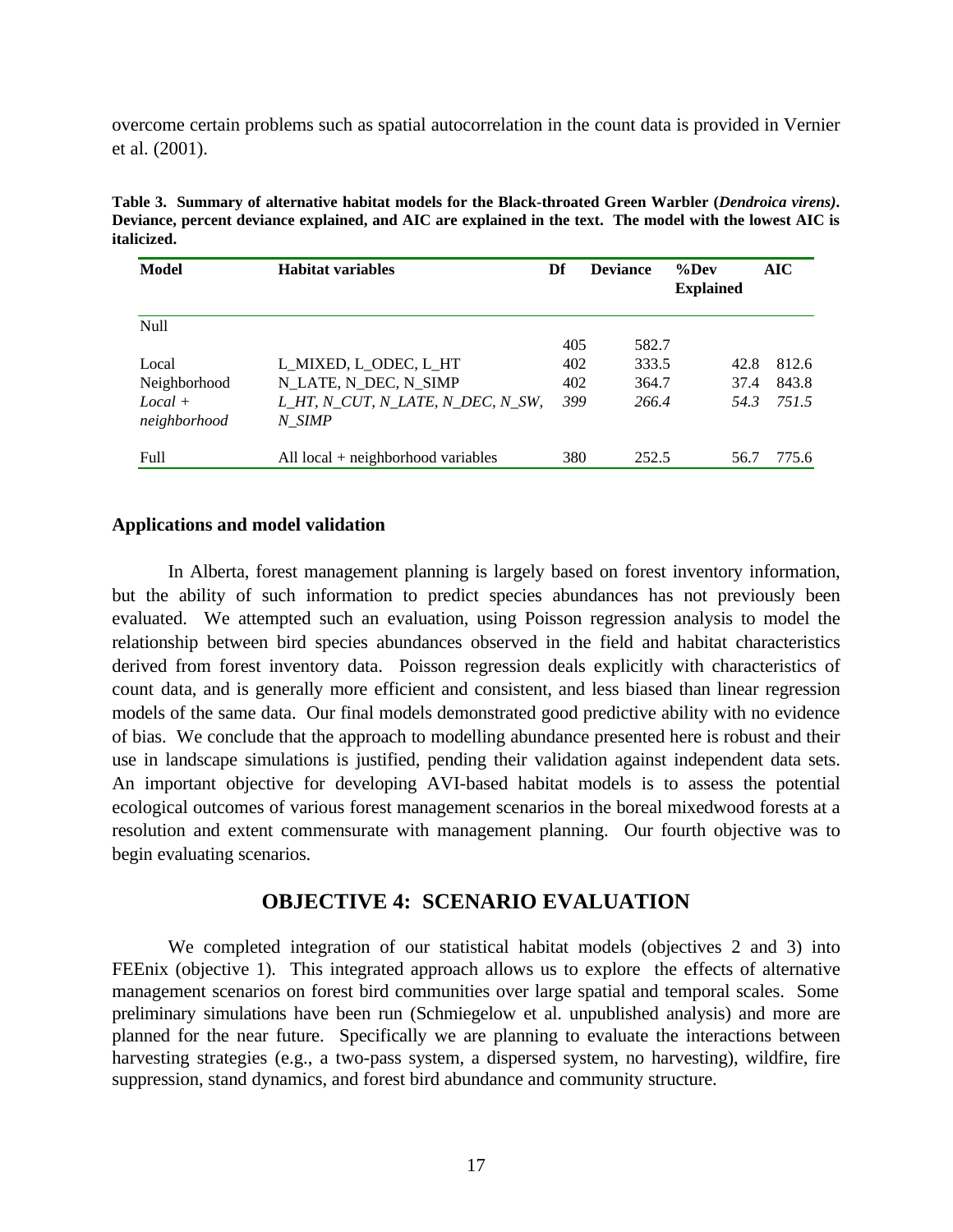# **GRADUATE STUDENTS**

Three Master's students were partially funded by the SFM Network and have all successfully completed their studies.

Donald Demarchi (supervised by C. Walters) defended his thesis: "A Spatial Simulation Model for Evaluating the Response of Rare and Endangered Species to Conservation Strategies and Forest Policies: A Case Study on the Northern Spotted Owl" in April 1998. Don adapted a modelling framework originally developed by C. Walters to compare a variety of policy options for future forest management aimed at protecting and conserving the spotted owl. This same modelling framework formed the basis for the development of FEEnix.

Nyree Sharp (supervised by F. Bunnell) defended her thesis: "Bird-Habitat Associations and Simulated Effects of Logging on Bird Habitat in the Aspen Boreal Mixedwood" in September 1998. Using data provided by the Alberta Environmental Centre (now the Alberta Research Council), Nyree developed a methodology for projecting vertebrate responses to forest practices in the boreal mixedwood. Specifically, she (1) developed relationships between bird abundance and forest habitat attributes and (2) assessed the probable effects of logging on bird abundance.

Kim Lisgo (supervised by F. Bunnell) defended her thesis: "Ecology of the Short-tailed Weasel (*Mustela erminea*) in the Mixedwood Boreal Forest of Alberta" in May 1999. Kim's research was conducted within the forest management area of Alberta Pacific Forest Industries, Inc. (ALPAC). The objectives of her project were to: 1) describe the diet of the short-tailed weasel and differences in the diets of males and females; 2) describe the use of habitats by male and female weasels; 3) describe the structures used by weasels for resting; 4) examine the use of slash by female weasels in 3-year old cutblocks, containing naturally regenerating aspen (*Populus tremuloides*); and 5) propose recommendations for managing habitat of weasels in mixedwood boreal forests.

# **REFERENCES**

- Akaike, H. 1974. A new look at statistical model identification*. IEEE Transactions on Automatic Control* AU-19, 716-722.
- Bunnell, F.L., R. W. Wells, F.L., Nelson, J.D., and Kremsater, L.L. 1999. Patch size, vertebrates, and effects of harvest policy in southeastern British Columba. Pp. 271-93 *In* J. A. Rochelle, L. A. Lehmann and J. Wisniewski (eds.). Forest fragmentation: wildlife and management implications. Brill, Leiden, Netherlands .
- Cumming, S.G., D. A. Demarchi, and C. Walters. 1998. A grid-based spatial model of forest dynamics applied to the boreal mixedwood region. Sustainable Forest Management Network Working Paper 1998-8**.**